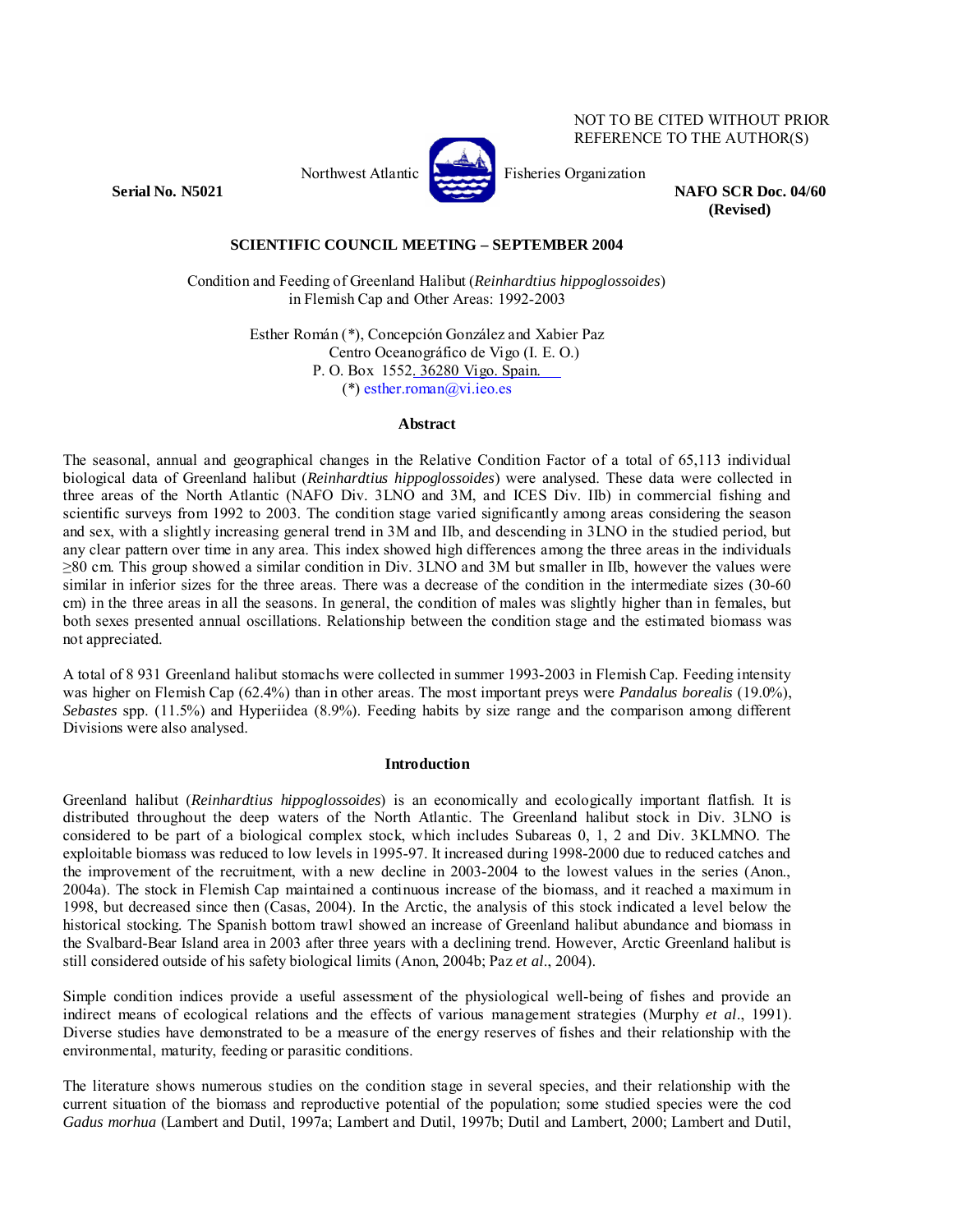2000); American plaice, *Hippoglossoides platessoides* (Maddock and Burton, 1999; Morgan, 2003); red mullet, *Mullus surmuletus* (N´Da and Déneil, 1993).

Junquera *et al*. (1999) analysed the possible compensatory effect on the reproductive parameters (condition and fecundity) and growth related parameters because of the apparent decline in the adult stock of the Greenland halibut in Flemish Cap and other areas of Northwest Atlantic; this study indicated that the value of the condition factor in 3M has remained almost invariable throughout the period 1991-1997, in spite of being subjected to a strong exploitation.

Our study, focused in Flemish Cap, has tried to check if that stability is kept, and also compared the relative condition index values of several populations in the Northwest Atlantic. It was also examined the temporary condition variations (seasonal and annual) of Greenland halibut in three areas of North Atlantic (Div. 3M and Div. 3LNO), and Svalbard (ICES Div. IIb). Sex, length and maturity were also considered in the period 1992-2003, and the possible relationship in the current state of the population. On the other hand, it is also presented a study of the feeding habits of this species in the Div. 3M (Flemish Cap) in summer during the period 1993-2003, in order to analyse their incidence in the condition.

## **Material and Methods**

We analyse 65 113 individual biological data of Greenland halibut (*Reinhardtius hippoglossoides*) of the Northwest Atlantic and Arctic from research and commercial surveys in the 1992-2003 period (Tables 1 and 2). The surveys were: the EU Survey in Flemish Cap Div. 3M (Casas, 2004), "Platuxa" Spanish Survey in NAFO Div. 3NO (González *et al.,* 2004), "3L-Fletán Negro" Spanish Survey (*per. comm.* X. Paz); and "Fletán Ártico" Spanish Survey in Svalbard ICES Div. IIb (Paz *et al*, 2004). The commercial surveys data correspond to those developed in NAFO (Spanish bottom trawl fishery target to Greenland halibut), ICES (Spanish pair trawl fishery target to cod, *Gadus morhua*, and Spanish bottom trawl fishery target to northern shrimp, *Pandalus borealis*) in the period 2001- 2003. Data obtained in the Pilot Action of Experimental Fishing developed in the Sea of Barents-Svalbard (ICES, Div. I and IIb) targeted to American plaice, *Hippoglossoides platessoides*, in 1995 (Durán and Román, 2000) were also included.

The biological samplings were carried out on board. The data collected for each individual were: length (TL to the nearest lower cm), sex, maturity stage (immature, maturing, spawning and post-spawning), weight (gr) and stomach repletion degree (empty, partial fullness, fullness). The individuals were grouped in ranges of size of 10 cm (10-19, 20-29, 30-39, 40-49, 50-59, 60-69, 70-79, 80-89, 90-99 and ≥100 cm) to make their analysis easier. Some individuals smaller than 10 cm had not been kept into account because their weight presented a very high dispersion caused by mistake in the system of weight.

The annual cycle was not complete in all the years because there were not data corresponding to all the seasons. The spring includes the months between March and May; the summer includes from June to August; the autumn includes from September to November; and the winter includes the months between December and February. The interannual comparisons were only made when it was available, al least, two year series for the same season.

One only stock of Greenland halibut is considered in NAFO (3KLMNO) (Anon., 2004a); however the data collected in the Div. 3NO and 3L were gathered, and the data of Div. 3M were studied independently, in order to see if it presented any differences.

The condition index is calculated because it provides a useful assessment of the plumpness and physiological wellbeing of fishes. The traditional approach to these indices is the Fulton Condition Factor (*K*) (Anderson and Gutreuter, 1983).

$$
K = W / (L)^3 * 100
$$

where: *W* is the observed weight (gr) of the individual *i L* is the total length (cm) of the individual *i*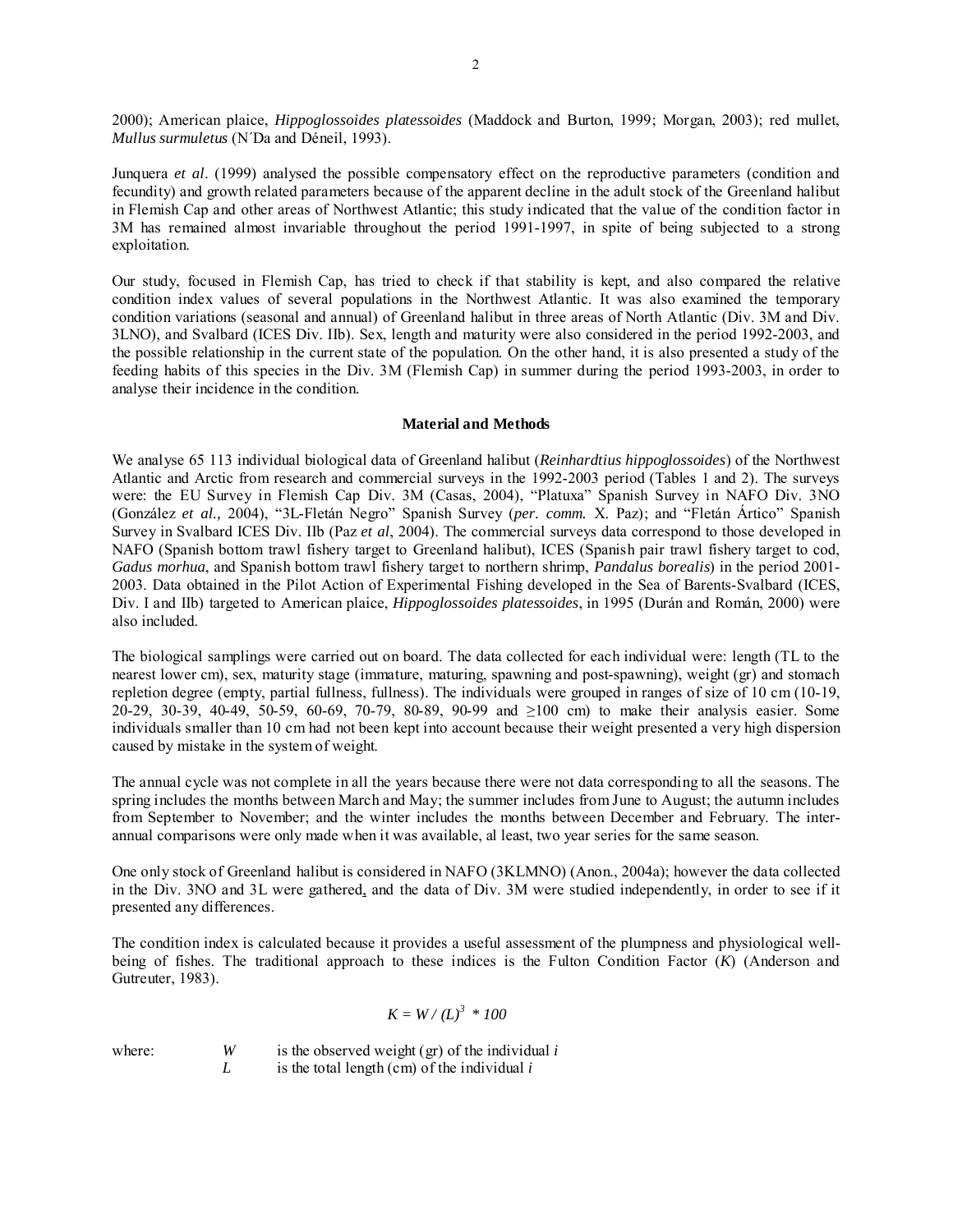To obtain the expected weight (*W´*) the power function is calculated with the mathematical description of weightlength relationship for the individuals of each area, year, season and sex.

 $W' = a * (L)^b$ 

where:  $L$  is the total length (cm) of the individual  $i$ 

 *a* is the intercept *b* is the slope

To compare fish of the same species of different lengths, locations and years, the Relative Condition Factor  $(K_r)$  is calculated (Le Cren, 1951).

$$
K_r = W\!/\!W\!'
$$

where:  $W$  is the observed weight of the individual *i*<br> $W'$  is the predicted weight based on weight-le is the predicted weight based on weight-length equation for the individual  $i$ 

The annual and seasonal study for each area was considered, as well as the comparisons among the areas by means of the mean Relative Condition Factor (*Kr*).

Statistics have been also used to measure the amount of variation in the observed values; the mean-centered coefficient of variation (COV) is the result of expressing the standard deviation as a percentage of the mean. The GLM (General Linear Model) Univariante procedure has been used to test the hypothesis that the means of the Relative Condition Factor of several groups are not significantly different.

Due to the different sampling conditions, the data from commercial and scientific surveys were analysed in order to study their degree of internal variability in each area before working with them as a whole The differences of the variation coefficient between both sources were low, and in the most of the cases, they did not show significant differences in the mean *Kr*, although some exceptions were found (Table 2).

Greenland halibut feeding habits were studied from the same research surveys data: 8 931 individuals in the 1993-03 period in 3M; 2 382 individuals in the 2002-03 period in Div. 3LNO; and 7 688 individuals in the years 1997, 2000, 2001 and 2002 in IIb (Table 3). In each haul, a maximum of 10 stomachs from each 10 cm length range were analysed. Fish whose stomachs were everted or contained preys ingested in the fishing gear were discarded. Specimens that presented total or partial regurgitation were taken into account to estimate the emptiness indice. The methodology was the same used in 1993 (Rodríguez-Marín *et al*., 1994).

From each predator, the data collected were: total length to the nearest lower cm, volume of the stomach content, quantified in c.c. using a trophometer (Olaso, 1990); the percentage of each prey in the total volume and digestion stage and number of each prey. Preys were identified by species when digestion stage permitted it, or to the lowest possible taxonomic level.

The Feeding Intensity Index (FI) is the percentage of individuals with stomach content and is calculated to analyse the feeding intensity for each predator:  $FI = n_f / N_t * 100$ , where  $n_f$  is the number of individuals with stomach content and  $N_f$  is the total number of individuals sampled.

The importance of each prey taxa in the stomach contents was evaluated using the percentage by volume:  $V = v / V_t$  \* *100*, where *v* is volume of a determined prey, and *V<sub>t</sub>* is the total volume of preys. The volumetric method over values the importance of large organisms (Hyslop, 1980).

#### **Results**

The mean Fulton Condition Factor (*K*) remained stable in the studied period in the three areas. The higher *K* values were found in autumn and winter (except in males in IIb). This value increased with the size in all the areas. The individuals from 30 to 80 cm presented higher values in IIb than in the other areas. From this size, the value was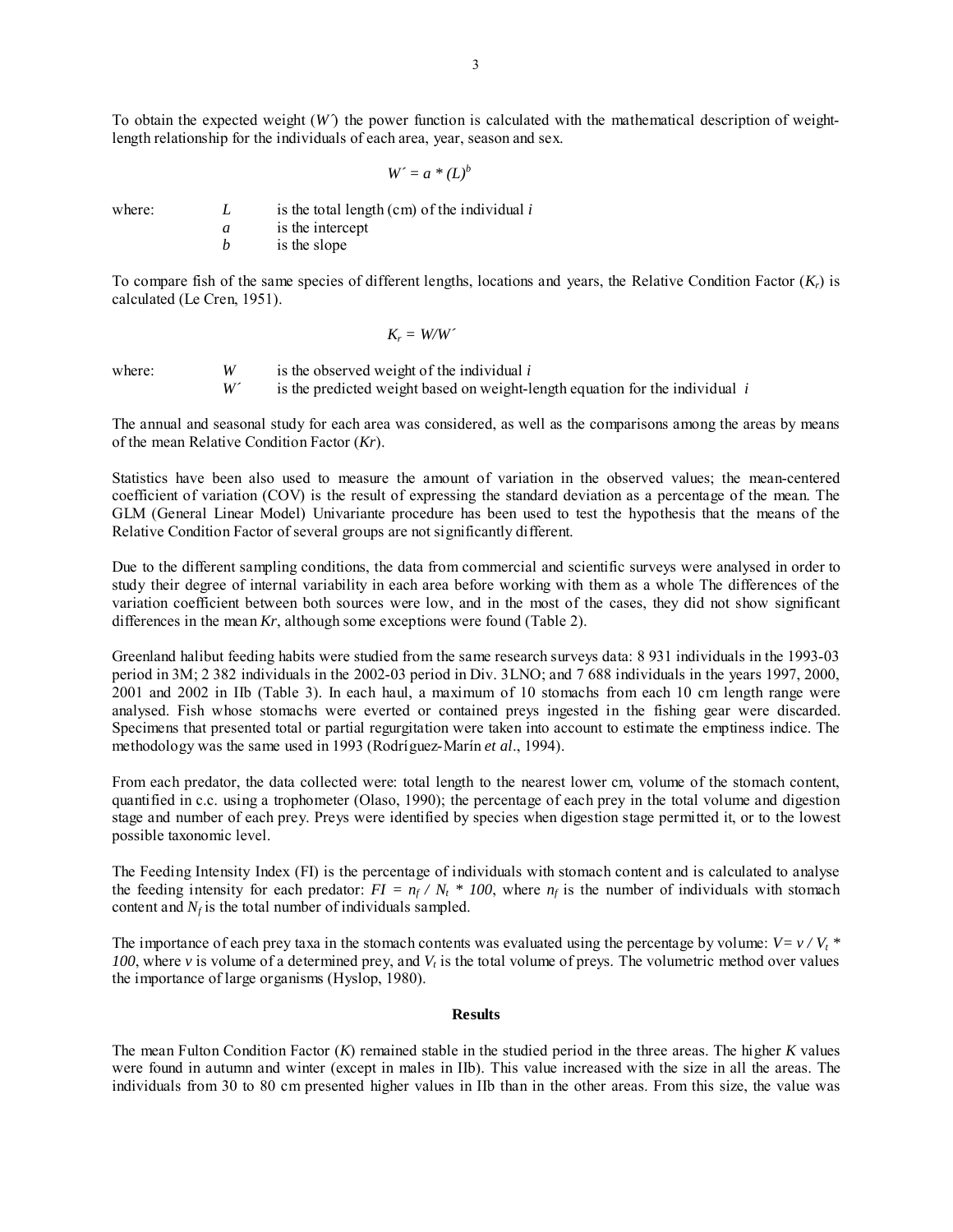similar in the three studied areas, and it was also similar in IIb and 3LNO in those individuals smaller than 30 cm, and a little bit lower to the value found in 3M (Tables 4, 5, 6 and Fig. 1).

The Mean Relative Condition Factor (*Kr*) in the three studied areas did not show clear trend throughout the considered period, the calculated values remained constant for both sexes (Fig. 2, 3 and 4). This value was higher in males than in females, except in Div. 3M. The males showed higher mean *Kr* in IIb (1.005) followed by Div. 3LNO, and this value was higher in females in Div. 3M (1.004) followed by IIb (Tables 4, 5 and 6). This index showed higher differences among the three areas in ≥80 cm individuals, with a similar condition in Div. 3LNO and 3M and lower in IIb; while the values were similar for the three areas in inferior sizes (Fig. 1). A slight fall of the condition appeared in the intermediate sizes, which was common to all the areas and in all the seasons (Fig. 5, 6, 7 and 8).

Comparing this index among the three areas, and keeping in mind the interaction of the sex and the season, significant differences have been found (F(5,64957) = 0.77, p  $\leq$ 0.000); these differences being significant however decreases when also considering the size range (F(16,64957) = 1.758, p 
solution of 0.05).

## **Relative Condition in Division 3M (Flemish Cap)**

In the data corresponding to the summer samplings from 1992 to 2003, the mean *Kr* values of males and females showed an irregular oscillation whose general trend was slightly increasing in females and decreasing in males along the series, with a maximum in 2001 and a minimum in 1998. The oscillations of both sexes values followed the same trend in all the years, except in 1999 and 2000. A better condition of males is appreciated until 1998, and the condition of females was better in the following years (Fig. 2).

The total mean Relative Condition Factor (*Kr*) of males was  $1.003 \pm 0.09$  with a 8.8% of coefficient of variation (COV); and this value in females was  $1.004 \pm 0.09$  with a COV of 8.9% (Table 4). Males and females presented better condition (*Kr*) in spring and autumn respectively, and each sex lost condition in autumn and winter respectively. The biggest differences in the condition stage between sexes appeared in autumn (Fig. 5). A smaller condition appeared in the individuals of intermediate sizes (approximately 30 to 60 cm) throughout the years and in all the seasons (Fig. 6).

In the 1992-03 period, the biomass has passed from low levels to a gradual rise up to a maximum in 1998; then this value gradually decreased to the levels found in 1992 (Saborido and Vázquez, 2003; Casas, 2004), not showing correlation with the condition stage (Fig. 2).

The mean Relative Condition Factor was significantly different in the interaction of the year, season and size range  $(F(17,20150) = 2.851, p \le 0.000)$ , as well as it was also different in the sex and year interactions  $(F(11,20150) =$ 2.554, p≤0.005), sex and season (F(3,20150) = 5.901, p≤0.001), and sex and size range (F(6,20150) = 3.898, p≤0.001).

## **Relative Condition in Division 3LNO**

In the data corresponding to the spring samplings from 1995 to 2003, the mean *Kr* values of males and females began to show an inter-annual oscillation from 1997, whose trend was slightly decreasing for both sexes, with a maximum in 2000 and a minimum in 2003. The oscillations of both sexes values followed the same trend, except in 1998; a better condition in males has been found from 2001, and it was similar for both sexes in the previous years (except in 1998) (Fig. 3).

The total mean Kr of males was  $1.005 \pm 0.10$  with a 10.3% of COV and this value in females was  $0.999 \pm 0.10$  with a COV of 10.4% (Table 5). The *Kr* values in males and females were higher in winter and spring respectively, and each sex lost condition in summer-autumn and winter respectively. The seasonal mean values for each sex were quite similar, except in winter, where a considerable difference appeared (Fig. 5). A smaller condition in the individuals of intermediate sizes (approximately from 30 to 70 cm) also appeared throughout the years and in all the seasons in this area (Fig. 7).

Biomass estimated data in Div. 3NO in the period 1995-03 (González *et al.*, 2004) compared with the results of annual relative condition in Div. 3LNO for the same period did not show the same trend (Fig. 3).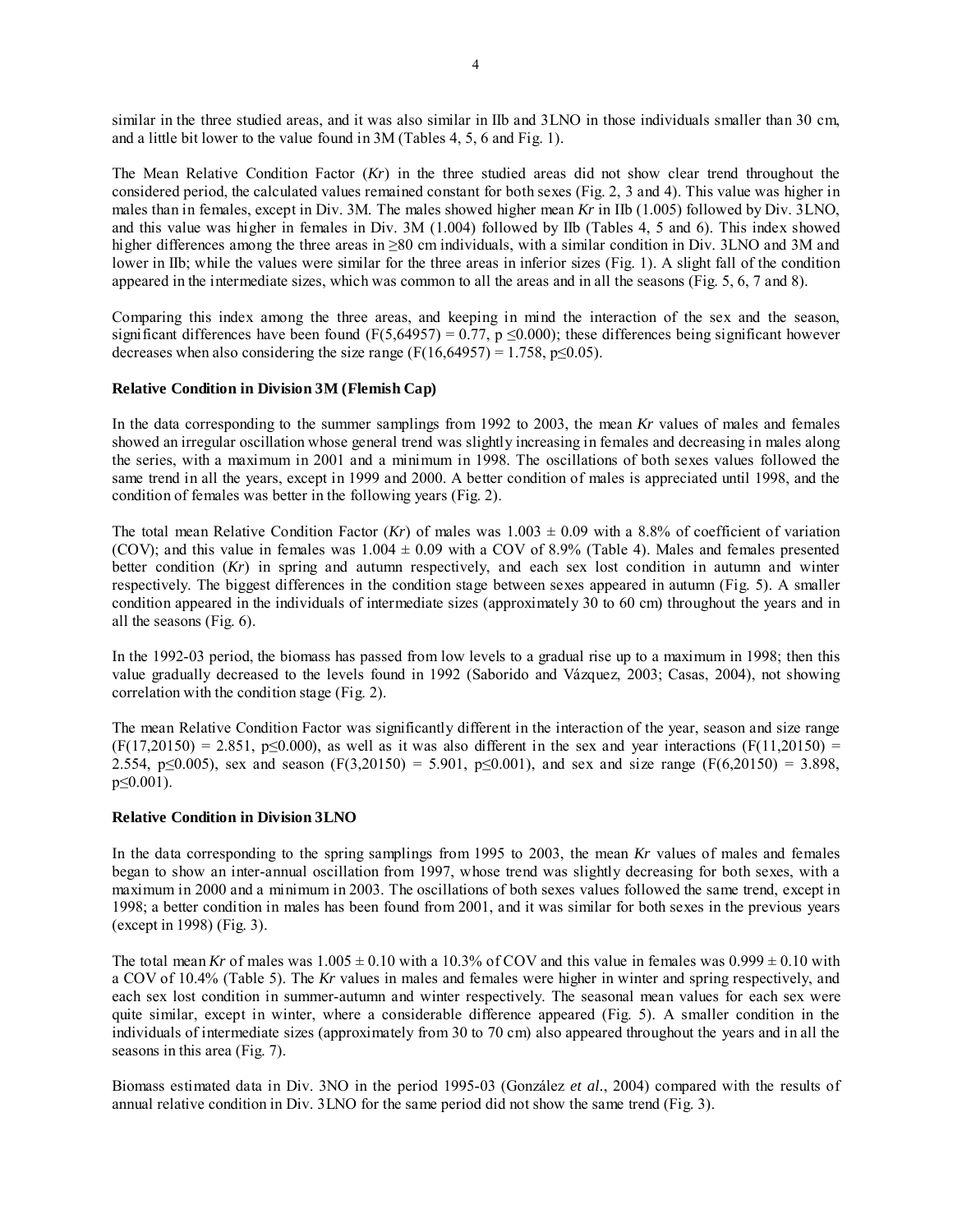The mean Relative Condition Factor was significantly different in the interaction of the year, season, size range and sex effects (F(14,26338) = 2.474, p  $\leq$ 0.005).

## **Relative Condition in Division IIb**

In the data corresponding to the autumn samplings from 1997 to 2003, the mean *Kr* value of males and females also showed an inter-annual oscillation which was more regular than in the other areas. The general trend of this value was slightly increasing for females and decreasing for males. The oscillations of the both sexes values followed an opposite trend since the year 2000 and they equalled in 2003 (Fig. 4).

The total mean *Kr* value of males was  $1.005 \pm 0.09$  with a 8.8% of COV and in females it was  $1.001 \pm 0.10$  with a COV of 9.7% (Table 6). In general, the condition of males was higher than the condition of females. Both sexes presented better condition  $(Kr)$  in winter; however, the condition is high in the three seasons sampled and similar for both sexes (Fig. 5). In this area, in all the seasons and throughout the years, the condition appeared low in the individuals of intermediate sizes, approximately between 40 and 70 cm (Fig. 8).

The data of estimated biomass for the 1997-03 period (Paz *et al*., 2004) compared to the obtained results of relative condition for the same period did not show any correspondence (Fig. 4).

The mean Relative Condition Factor was significantly different in the interaction of the year, size range and sex effects (F(29,18028) = 1.903, p  $\leq$ 0.005), as well as in the season and size range interaction (F(10,) = 2.124, p  $\leq$ 0.05).

## **Relative Condition in Relation with the Maturity and Feeding Intensity**

Analysing the females with sizes  $\geq 60$  cm, where the most of the individuals that have past the first maturation are set (Junquera and Saborido-Rey, MS 1995), it is found that the condition was high in Div. 3LNO and 3M, mainly in summer-autumn, and it was much lower in IIb with few seasonal differences. The feeding intensity of these same individuals showed an increment in the seasons in which the condition decreased; this fact was shared by the three areas (Fig. 9).

## **Feeding Habit Study**

Data of feeding habits showed a high feeding intensity in Div. 3M (62.8%) and low in IIb (20.4%) (Table 3 and Fig. 10). In Div. 3M, the composition of the main prey groups in the diet has not practically suffered variations in the 1993-03 period. Pisces (66.4%) and Crustacea (27.7%) were the main prey groups (Fig. 11). *Sebastes* sp (14.1%) and northern shrimp, *Pandalus borealis* (21.8%) were, respectively, the preys more abundant in these groups. Crustacea, mostly hyperiids, predominated in the stomach contents of individuals <20 cm and Pisces (mainly *Sebastes* sp and *Serrivomer beani*) were the principal prey in individuals ≥40 cm. Individuals of the size range 20-39 cm were an intermediate step between both diets, increasing the predation on northern shrimp and fish, and decreasing on the hyperiids (Table 7 and Fig. 12).

In Div. 3LNO, Pisces have appeared in more volume in the diet composition than in the other areas, being the main component (76.7%), mainly *Mallotus villosus* (46.8%). Crustaceans presented low importance in this area, but they were more important than fish in the individuals <20 cm; and it was remarkable the importance of the molluscs in intermediate sizes (Table 8 and Fig. 12).

In Div. IIb, the diet composition followed a similar general pattern than in the other areas. Fish (66.2%) and Crustacea (12.4%) were the main prey groups. Crustacea was the only prey group in individuals <20 cm; this prey was important in all the sizes ≤50 cm and fish in individuals ≥50 cm. Molluscs presented high importance in the intermediate size ranges, and it was also observed in 3LNO (Table 9 and Fig. 12).

The important of Echinodermata was minimum in Div. 3M and IIb, while there was not presence in Div. 3LNO. Offal was a prey very important in IIb (13.8%) and it was less important in Div. 3LNO (3.6%) being found in bigger size individuals. Cannibalism was observed in IIb 18 (%) and 3M.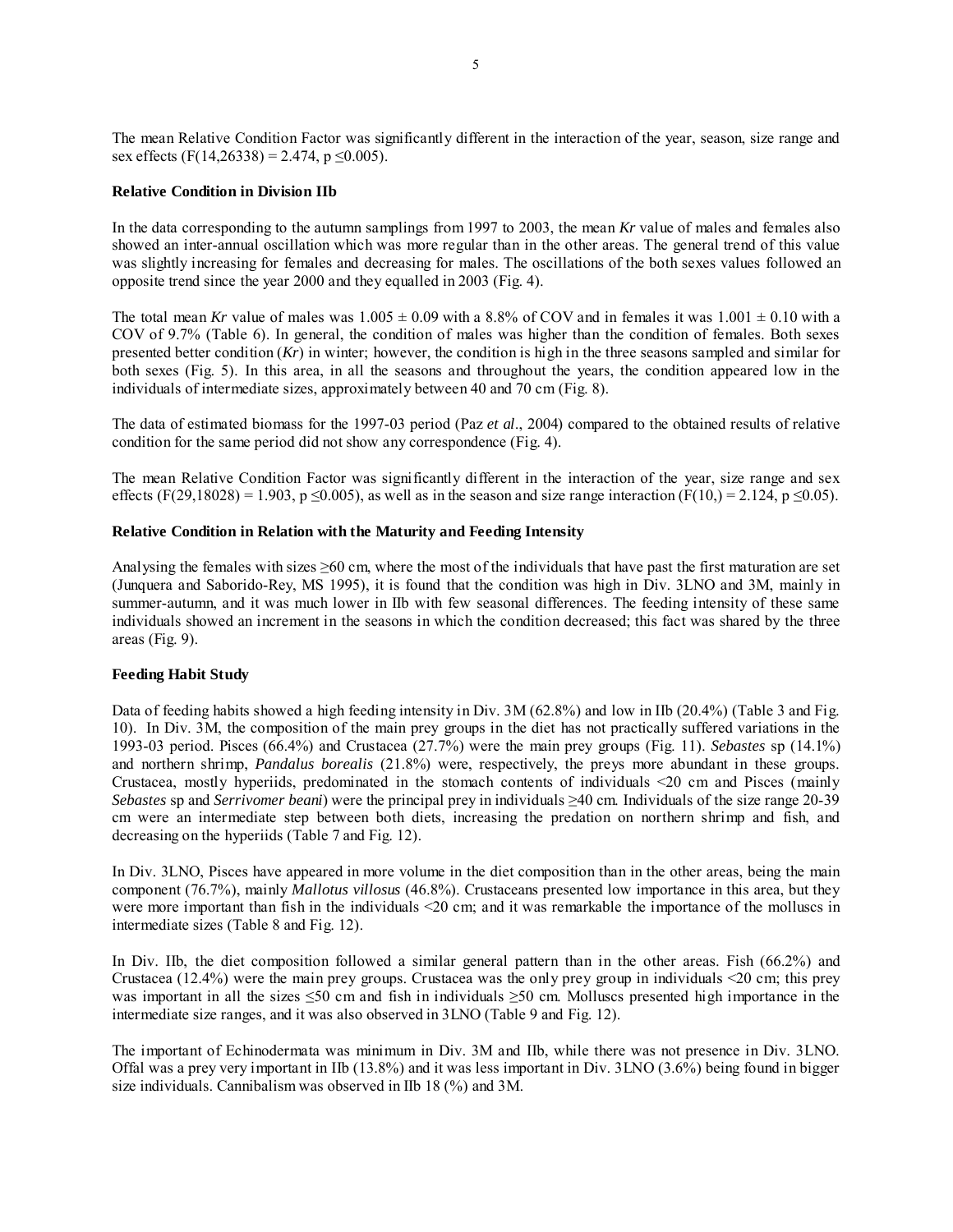Females and males showed similar prey group pattern in relation to size range in Div. 3M. Females in Div. 3LNO presented more variety of preys than males in sizes >30 cm. And in IIb, differences in the diet composition between sexes were more important; males preyed more on crustaceans than females, and females fed more on molluscs (Fig. 13).

#### **Discussion**

Several studies have studied the relationship between the condition stage and other biological parameters and their implication in the situation of the stocks. N´Da and Déneil (1993) observed that the red mullet (*Mullus surmuletus*) showed a minimum condition in the spawning season. In American plaice (*H. platessoides*), the condition factor decreases in the spawning season, when the feeding activity also decreases (Maddock and Burton, 1999); this fact can be caused by the mobilization of the reserves of somatic energy to carry out the reproduction. Morgan (2003) observed spatial, sexual and temporal changes in condition of American plaice, being the condition higher in the autumn.

Compared studies of Greenland halibut populations of diverse areas have been carried out, concluding that there were not differences among populations. Results of Bowering and Nedreaass (2001) in age validation and growth of the Northwest and the Northeast Atlantic populations suggested that the growth patterns between the two regions may be converging to a similar pattern in recent years. Genetic studies carried out in individuals of different areas of the North Atlantic did not reveal any significant inter-area differences (Vis *et al.,* 1997; Igland and Naevdal, 2001). This fact is possibly related with their highly migratory nature over extreme distances, deduced from migratory experiments (Boje, 2001).

Junquera *et al*. (1999) analysed the condition factor of this species in the Northwest Atlantic, from 1991 to 1997, in relation to the age and the year, and they did not found any differences. However, annual differences, without a clear pattern, were observed in our study in each area. Differences in the relative condition factor among the three compared areas have also been observed, taking into account the sex and the season. The period of better condition in each area has been found different. Females presented a higher condition index in Div. 3M and males in IIb, in general, being better the condition in males. On the other hand, the results of the relative condition of each area in this study did not showed any correlation with the estimated biomass values for these areas.

The maturity schedule for Greenland halibut is very complex (Bowering and Nedreaas, 2001). Spawning does not seem to take place all the year round in Barents Sea (Federov, 1971a; Federov, 1971b), this can affect to the seasonality in the condition. The spawning of this species does not have a clear seasonality in the Northwest Atlantic (Junquera and Zamarro, 1994; Junquera and Saborido-Rey, MS 1995; Morgan and Bowering, 1997) and the peak spawning time varies quite a lot from year to year. This lack of seasonality spawning was also reported in Barents Sea (Albert *et al*., MS 1998).

These complex characteristics of the maturation could agree with a seasonality absence in the feeding intensity following the annual reproductive cycle. Some studies about feeding habits of the Greenland halibut in Flemish Pass (Junquera, 1995; Rodríguez-Marín *et al*., 1995) and west of Greenland (Pedersen and Riget, 1993) did not showed a clear seasonal feeding, mainly in individuals <50 cm. However, Rodríguez-Marín *et al*. (1997) found a significant correlation between the feeding intensity and the females with size higher than that of first maturation. Other studies indicated that the maximum feeding intensity took place during the spring, as it was observed on the deep slope of the northeast Newfoundland continental shelf (Dawe *et al*., 1998), and in the west of Greenland waters (Pedersen and Riget, 1993). A low feeding intensity in autumn and winter was also in Flemiss Pass (Rodríguez-Marín *et al.,* 1993). However, our study showed in females ≥60cm an increase of the feeding intensity when the condition decreasing.

The individuals of the intermediate ranges presented a low condition throughout the years, common fact in the three studied areas and in all the seasons. The individuals ≥60 cm also showed a similar condition in Div. 3M and 3LNO, and it was higher to that of the Arctic; females of these size ranges presented a significant correlation with the feeding intensity, fact already indicated for Rodríguez-Marín *et al*. (1997) in the Northwest Atlantic. The biggest individuals (≥70 cm) showed a higher condition in comparison with the previous ones, which could be related with the proportion of individuals of these sizes with atresia.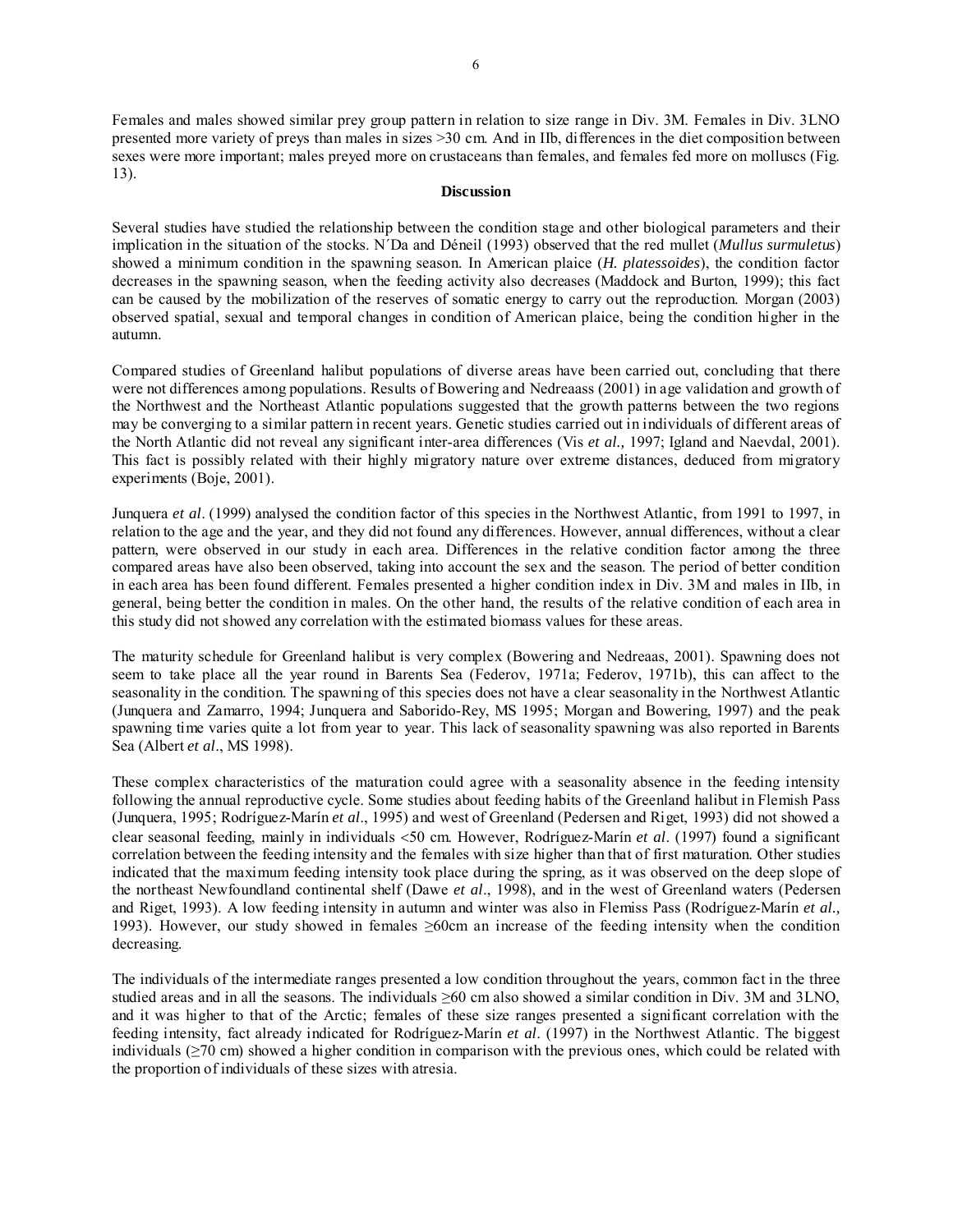In our study, a strong similarity among years in the feeding intensity in the three studied areas has been found, with a more intensity in Div. 3M and 3LNO than IIb, influenced by the area and sampling season (spring-summer *vs*. winter). The pattern of diet composition was similar in the studied areas, but the predation on prey item changed with the geographic area and the available preys. Greenland halibut <20 cm fed almost exclusively on crustaceans, while the importance of this prey decreased as the size of the predator increased, at the same time that fish acquired higher importance in the diet. Offal are an extra provision on food introduced by fishing activity, mainly in higher sizes fish as it was observed in other studies (Rodríguez-Marín *et al*., 1997).The occasional incidence of echinoderms and other bottom fauna is indicative of the bathypelagic way of live of the Greenland halibut (Chumakov and Podrazhanskaya, 1986).

The clear lack of seasonality in the variations of the Relative Condition Factor is coherent with the commented reproductive characteristics. It seems that the reproductive behaviour of the population is not seasonally synchronized; a portion of the individuals would reproduce the same year, but not the other individuals, therefore the feeding habits would not show seasonality and, consequently, neither the condition value. Other studies are necessary to calculate the proportion of atresic individuals for age group to confirm these terms. And other eviscered weight analyses could give more information on the seasonal condition of the individuals.

#### **Acknowledgements**

This work was possible with the support of the Instituto Español de Oceanografía (IEO) and the support of the Agreement between the Secretaría General de Pesca Marítima (SGPM) and the Instituto Español de Oceanografía. The authors would like to thank the scientific observers on board of commercial fishing vessels and participant staff in the survey.

#### **References**

- Albert, O. T.; E. M. Nilssen; A. Stene; A. C. Gundersen; and K. H. Nedreaas. MS 1998. Spawning of the Barents Sea/Norwegian Sea Greenland halibut (*Reinhardtius hippoglosssoides*). *ICES C.M. Doc.*, 0: 22: 19p.
- Andersen, R. O.; and S. J. Gutreuter. 1983. Length, weight, and associated structural indices. L. A. Nielsen and D. L. Johnson, eds. Fisheries Techniques. *American Fisheries Society*, Bethesda, MD, pags 283-300.
- Anon. 2004a. Report of Scientific Council Meeting (3-17 June 2004). *SCS Doc.* 04/16, Serial N5010.
- Anon. 2004b. Report of the Arctic Fisheries Working Group. *ICES CM* 2004/ACFM:28.
- Boje, J. 2001. Intermingling and seasonal migrations of Greenland halibut (*Reinhardtius hippoglossoides*) populations determined from tagging studies. *Fish. Bull.* **100**: 414-422.
- Bowering, W. R.; and K. H. Nedreaas. 2001. Age validation and growth of Greenland halibut (*Reinhardtius hippoglossoides* (Walbaum)): A comparison of populations in the Northwest and Northeast Atlantic. *Sarsia*  **86**: 53-68.
- Casas, J. M. 2004. Results from bottom trawl survey on Flemish Cap of July 2003. *NAFO Sci. Counc. Res. Doc.* No. 04/21 Serial No. N4969*.*
- Chumakov, A. K.; and S. G. Podrazhanskaya. 1986. Feeding of Greenland halibut *(Reinhardtius hippoglossoides*) in the Northwest Atlantic. *NAFO Sci. Coun. Studies*, **10**: 47-52.
- Dawe, E. G.; W. R. Bowering; and J. B. Joy. 1998. Predominance of squid (*Gonatus* spp.) in the diet of Greenland halibut (*Reinhardtius hippoglossoides*) on the deep slope of the Northeast Newfoundland continental shelf. *Fisheries Research* **36**: 267-273.
- Durán, P.; and E. Román. 2000. Spanish experimental fishings: a cooperative research initiative between scientifics and the local fishing industry. *ICES CM* 2000/W:03.
- Dutil, J. D.; and Y. Lambert. 2000. Natural mortality from poor condition in Atlantic cod (*Gadus morhua*). *Can. J. Fish. Aquat. Sci.* **57**(4): 815-825.
- Federov, K. 1971a. The state of the gonads of the Barents Sea Greenland halibut (*Reinhardtius hippoglossoides* (Walb.)) in conection with the failure to spawn. *Journal of Ichthyology 11*:673-682.
- Federov, K. 1971b. Zoogeographic characteristics of the Greenland halibut (*Reinhardtius hippoglossoides*, Walbaum). *Journal of Ichthyology 11*:971-976.
- González, D.; E. Román and X. Paz. 2004. Results for Greenland halibut from the surveys conducted by Spain in the NAFO Regulatory Area of Div. 3NO, 1996-2003. *NAFO Sci. Counc. Res. Doc*. No. 04/11 Serial No. N4956*.*
- Hyslop, E. J.. 1980. Stomach contents analysis a review of methods and their application. *J. Fish. Biol.* **17**: 411-429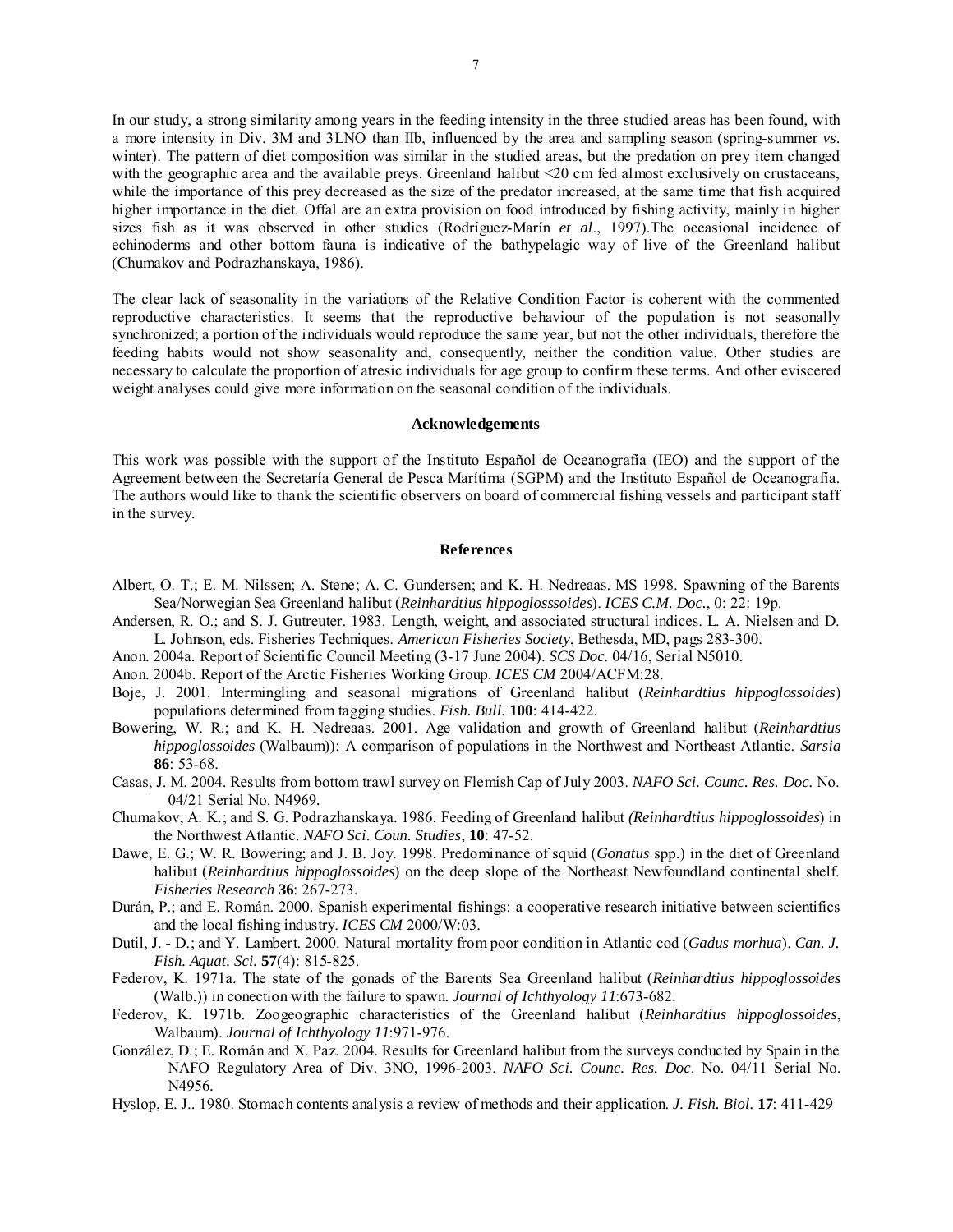- Igland, O. T.; and G. Naevdal. 2001. Allozyme studies of Greenland halibut, *Reinhardtius hippoglossoides* Walbaum 1792, from the North Atlantic. *Sarsia* **86**: 237-240.
- Junquera, S.; and J. Zamarro. 1994. Sexual maturity and spawning of Greenland halibut (*Reinhardtius hippoglossoides*) from Flemish Pass Area. *NAFO Sci. Coun. Studies*, **20**: 47-52.
- Junquera, S. 1995. Effect of the feeding activity on the match rates in the Greenland halibut (*Reinhardtius hippoglossoides*) fishery in Flemish Pass Area (1991-92). *NAFO Sci. Coun. Studies*, **23** 55-64.
- Junquera, S.; and F. Saborido-Rey. MS 1995. Histological assessment of sexual maturity in Greenland halibut in Div. 3LM and 3N. *NAFO SCR Doc.,* No. 28, Serial No. N2537, 9p.
- Junquera, S.; E. Román; X. Paz; and G. Ramilo. 1999. Changes in Greenland halibut growth, condition and fecundity in the Northwest Atlantic (Flemish Pass, Flemish Cap and Southern Grand Bank). *J. Northw. Atl. Sci.,* Vol. **25**: 17-28.
- Lambert, Y.; and J.- D. Dutil. 1997a. Condition and energy reserves of Atlantic cod (*Gadus morhua*) during the collapse of the Northern Gulf of St. Lawrence stock. *Can. J. Fish. Aquat. Sci.* **54**(10): 2388-2400.
- Lambert, Y.; and J.- D. Dutil. 1997b. Can simple condition indices be used to monitor and quantify seasonal changes in the energy reserves of Atlantic cod (*Gadus morhua*)?. *Can. J. Fish. Aquat. Sci.* **54** (Suppl. 1): 104- 112.
- Lambert, Y.; and J.- D. Dutil. 2000. Energetic consequences of reprodution in Atlantic cod (*Gadus morhua*) in relation to spawning level of somatic energy reserves. *Can. J. Fish. Aquat. Sci.* **57**(4): 815-825.
- Levins, R. 1968. Evolution in Changes Environments. University Press. Princeton.
- Le Cren, E. D. 1951. The length-weight realtionship and seasonal cycle in gonad weight and condition in the perch (*Perca fluviatilis*). *J. Anim. Ecol.* **20**: 201-219.
- Maddock, D. M.; and M. P. M. Burton. 1999. Gross and histological observations of ovarian development and related condition changes in American plaice. *J. of Fish Biology*, **53**: 928-944.
- Morgan, M. J.; and W. R. Bowering. 1997. Temporal and geographic variation in maturity at length and age of Greenland halibut (*Reinhardtius hippoglossoides*) from the Canadian Northwest Atlantic with implications for fisheries management. *ICES J. Mar. Sci*., **54**: 875-885.
- Morgan, M. J. 2003. A preliminary examination of variability in condition of American plaice in NAFO Divisions 3LNO. *NAFO SCR Doc*. 03/11 Serial No. N4817.
- Murphy, B. R.; D. W. Willis; and T. A. Springer. 1991. The Relative Weight Index in Fisheries management: status and needs. *Fisheries*, Vol. **16**, No. 2: 30-38.
- N´Da, K.; and C. Déneil. 1993. Sexual cycle and seasonal changes in the ovary of the red mullet, *Mullus surmuletus*, from the southern coast of Brittany. *J. of Fish Biology*, **43**: 229-244.
- Olaso, I. 1990. Distribución y abundancia del megabentos invertebrado en fondos de la plataforma cantábrica. *Bol. Inst. Esp. Oceanogr.* Publ. Esp., No 5. 128 p.
- Paz X.; C. González; and E. Román. 2004. Spanish bottom trawl survey "Fletán Ártico 2003" in the slope of Svalbard Area, ICES Division IIb. *ICES, Arctic Fisheries Working Group*, 2004, Working document 22.
- Pedersen, S. A.; and F. Riget. 1993. Feeding habits of redfish (*Sebastes* spp.) and Greenland halibut (*Reinhardtius hippoglossoides*) in West Greenland waters. *ICES. J. Mar. Sci.*, **50**: 445-459.
- Rodríguez-Marín, E.; A. Punzón; and J. Paz. 1993. Greenland halibut (*Reinhardtius hippoglossoides*) feeding in Flemish Pass – NAFO Divisions 3LM. *NAFO SCR Doc*. 93/18, Serial No. N2195.
- Rodriguez-Marín, E., A. Punzón, J. Paz and I. Olaso. 1994. Feeding of the most abundant fish species in Flemish Cap in summer 1993. *NAFO SCR Doc*. 94/35, Serial No. N2403. 33 p.
- Rodríguez-Marín, E.; E. De Cárdenas; and J. Paz. 1997. Feeding of Greenland halibut (*Reinhardtius hippoglossoides*) in 3LMNO NAFO Regulatory Area Divisions (Northwest Atlantic), 1991-94. *NAFO SCR Doc*. 97/37, Serial No. N2869.
- Saborido-Rey, F.; and A.Vázquez. 2003. Results from bottom trawl survey on Flemish Cap of July 2002. *NAFO SCR Doc*. 03/42, Serial No N4860*.*
- Vis, M. L., S. M. Carr; W. R. Bowering, and W. S. Davidson. 1997. Greenland halibut (*Reinhardtius hippoglossoides*) in the North Atlantic are genetically homogeneous. *Can. J. Fish. Aquat. Sci.* **54**: 1813-1821.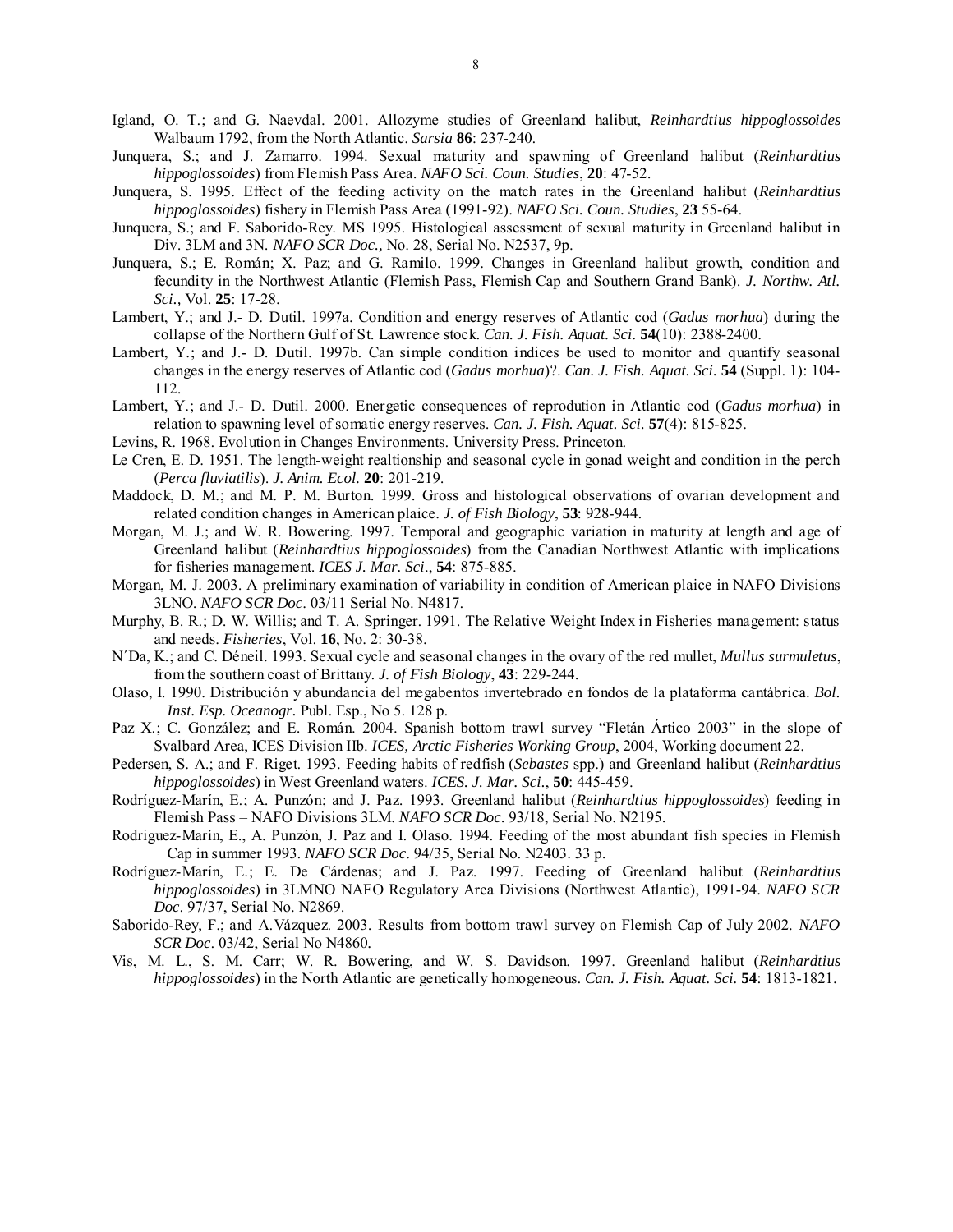| 1994<br>1997<br>2001<br>1992<br>1993<br>1995<br>1996<br>1998<br>1999<br>2000<br>2002<br>(cm)<br>12<br>31<br>56<br>123<br>25<br>3M<br>$10-19$<br>80<br>106<br>171<br>113<br>119<br>127<br>963<br>$20 - 29$<br>53<br>109<br>101<br>85<br>53<br>129<br>108<br>134<br>135<br>227<br>176<br>138<br>1448<br>30-39<br>59<br>159<br>306<br>146<br>168<br>341<br>669<br>278<br>278<br>464<br>475<br>208<br>3551<br>40-49<br>8120<br>429<br>379<br>475<br>250<br>308<br>357<br>679<br>295<br>432<br>1977<br>1866<br>673<br>50-59<br>591<br>5047<br>252<br>222<br>184<br>112<br>143<br>175<br>258<br>129<br>199<br>1403<br>1379<br>97<br>60-69<br>33<br>17<br>24<br>26<br>12<br>22<br>16<br>12<br>284<br>373<br>929<br>13<br>$\overline{4}$<br>$\sqrt{2}$<br>$\overline{2}$<br>70-79<br>$\mathbf{1}$<br>$\mathbf{1}$<br>$\mathbf{1}$<br>80<br>98<br>$\mathbf{1}$<br>41<br>231<br>$\,1$<br>12<br>80-89<br>35<br>24<br>$72\,$<br>90-99<br>12<br>$\overline{c}$<br>$\overline{4}$<br>$18\,$<br>848<br>825<br>1226<br>4417<br>4474<br>1861<br>20379<br>830<br>924<br>1129<br>692<br>1248<br>1905<br>Total<br>$0 - 9$<br>3 LNO<br>$\overline{3}$<br>$\mathbf{1}$<br>$\overline{4}$<br>$10 - 19$<br>329<br>3<br>16<br>101<br>35<br>78<br>49<br>133<br>167<br>911<br>$20 - 29$<br>47<br>187<br>782<br>344<br>172<br>238<br>249<br>425<br>2543<br>99<br>30-39<br>26<br>957<br>164<br>254<br>110<br>1847<br>1306<br>5516<br>697<br>155<br>40-49<br>$\overline{2}$<br>152<br>452<br>148<br>87<br>226<br>3796<br>3081<br>1119<br>9063<br>50-59<br>$88\,$<br>$70\,$<br>1889<br>5612<br>249<br>159<br>149<br>2208<br>800<br>$60 - 69$<br>39<br>135<br>123<br>61<br>519<br>775<br>147<br>1935<br>136<br>70-79<br>51<br>69<br>39<br>80<br>52<br>668<br>10<br>183<br>184<br>80-89<br>$\,8\,$<br>11<br>28<br>17<br>31<br>97<br>11<br>249<br>46<br>90-99<br>3<br>$\overline{4}$<br>$\mathbf{1}$<br>3<br>$\overline{4}$<br>35<br>$\overline{4}$<br>54<br>$>= 100$<br>$\,1\,$<br>$\mathfrak{Z}$<br>5<br>$\mathbf{1}$<br>8740<br>3844<br>26560<br>78<br>664<br>2481<br>1164<br>636<br>929<br>8024<br>Total<br>Ilb<br>$10 - 19$<br>37<br>$\mathbf{1}$<br>33<br>$\overline{3}$<br>$20 - 29$<br>$\overline{2}$<br>28<br>19<br>17<br>39<br>194<br>10<br>44<br>35<br>92<br>2554<br>30-39<br>496<br>159<br>421<br>351<br>197<br>419<br>419<br>40-49<br>2103<br>278<br>405<br>5697<br>830<br>736<br>233<br>541<br>571<br>50-59<br>1185<br>273<br>709<br>531<br>408<br>4633<br>689<br>230<br>608<br>540<br>379<br>60-69<br>381<br>159<br>358<br>150<br>510<br>336<br>2813<br>202<br>70-79<br>248<br>126<br>186<br>237<br>201<br>1424<br>118<br>106<br>80-89<br>16<br>39<br>76<br>45<br>94<br>114<br>130<br>166<br>680<br>90-99<br>$\overline{2}$<br>13<br>10<br>21<br>19<br>33<br>4<br>30<br>132<br>$\overline{\mathbf{3}}$<br>$>= 100$<br>$\mathbf{1}$<br>$\mathbf{1}$<br>3<br>$\overline{c}$<br>${\it 10}$<br>$\theta$<br>1071<br>2264<br>2554<br>1938<br>Total<br>4142<br>2744<br>2412<br>1049<br>18174<br>Total<br>830<br>924<br>1129<br>4912<br>1512<br>6473<br>4140<br>3873<br>3204<br>15421<br>15052<br>7643<br>65113 | Area | Size range |  |  |  | Year |  |  |      | <b>Total</b> |
|--------------------------------------------------------------------------------------------------------------------------------------------------------------------------------------------------------------------------------------------------------------------------------------------------------------------------------------------------------------------------------------------------------------------------------------------------------------------------------------------------------------------------------------------------------------------------------------------------------------------------------------------------------------------------------------------------------------------------------------------------------------------------------------------------------------------------------------------------------------------------------------------------------------------------------------------------------------------------------------------------------------------------------------------------------------------------------------------------------------------------------------------------------------------------------------------------------------------------------------------------------------------------------------------------------------------------------------------------------------------------------------------------------------------------------------------------------------------------------------------------------------------------------------------------------------------------------------------------------------------------------------------------------------------------------------------------------------------------------------------------------------------------------------------------------------------------------------------------------------------------------------------------------------------------------------------------------------------------------------------------------------------------------------------------------------------------------------------------------------------------------------------------------------------------------------------------------------------------------------------------------------------------------------------------------------------------------------------------------------------------------------------------------------------------------------------------------------------------------------------------------------------------------------------------------------------------------------------------------------------------------------------------------------------------------------------------------------------------------------------------------------------------------------------------------------------------------------------------------------------------------------------------------------------------------------------------------------------------------------------------------------------------------------------------------------------------------------|------|------------|--|--|--|------|--|--|------|--------------|
|                                                                                                                                                                                                                                                                                                                                                                                                                                                                                                                                                                                                                                                                                                                                                                                                                                                                                                                                                                                                                                                                                                                                                                                                                                                                                                                                                                                                                                                                                                                                                                                                                                                                                                                                                                                                                                                                                                                                                                                                                                                                                                                                                                                                                                                                                                                                                                                                                                                                                                                                                                                                                                                                                                                                                                                                                                                                                                                                                                                                                                                                                      |      |            |  |  |  |      |  |  | 2003 |              |
|                                                                                                                                                                                                                                                                                                                                                                                                                                                                                                                                                                                                                                                                                                                                                                                                                                                                                                                                                                                                                                                                                                                                                                                                                                                                                                                                                                                                                                                                                                                                                                                                                                                                                                                                                                                                                                                                                                                                                                                                                                                                                                                                                                                                                                                                                                                                                                                                                                                                                                                                                                                                                                                                                                                                                                                                                                                                                                                                                                                                                                                                                      |      |            |  |  |  |      |  |  |      |              |
|                                                                                                                                                                                                                                                                                                                                                                                                                                                                                                                                                                                                                                                                                                                                                                                                                                                                                                                                                                                                                                                                                                                                                                                                                                                                                                                                                                                                                                                                                                                                                                                                                                                                                                                                                                                                                                                                                                                                                                                                                                                                                                                                                                                                                                                                                                                                                                                                                                                                                                                                                                                                                                                                                                                                                                                                                                                                                                                                                                                                                                                                                      |      |            |  |  |  |      |  |  |      |              |
|                                                                                                                                                                                                                                                                                                                                                                                                                                                                                                                                                                                                                                                                                                                                                                                                                                                                                                                                                                                                                                                                                                                                                                                                                                                                                                                                                                                                                                                                                                                                                                                                                                                                                                                                                                                                                                                                                                                                                                                                                                                                                                                                                                                                                                                                                                                                                                                                                                                                                                                                                                                                                                                                                                                                                                                                                                                                                                                                                                                                                                                                                      |      |            |  |  |  |      |  |  |      |              |
|                                                                                                                                                                                                                                                                                                                                                                                                                                                                                                                                                                                                                                                                                                                                                                                                                                                                                                                                                                                                                                                                                                                                                                                                                                                                                                                                                                                                                                                                                                                                                                                                                                                                                                                                                                                                                                                                                                                                                                                                                                                                                                                                                                                                                                                                                                                                                                                                                                                                                                                                                                                                                                                                                                                                                                                                                                                                                                                                                                                                                                                                                      |      |            |  |  |  |      |  |  |      |              |
|                                                                                                                                                                                                                                                                                                                                                                                                                                                                                                                                                                                                                                                                                                                                                                                                                                                                                                                                                                                                                                                                                                                                                                                                                                                                                                                                                                                                                                                                                                                                                                                                                                                                                                                                                                                                                                                                                                                                                                                                                                                                                                                                                                                                                                                                                                                                                                                                                                                                                                                                                                                                                                                                                                                                                                                                                                                                                                                                                                                                                                                                                      |      |            |  |  |  |      |  |  |      |              |
|                                                                                                                                                                                                                                                                                                                                                                                                                                                                                                                                                                                                                                                                                                                                                                                                                                                                                                                                                                                                                                                                                                                                                                                                                                                                                                                                                                                                                                                                                                                                                                                                                                                                                                                                                                                                                                                                                                                                                                                                                                                                                                                                                                                                                                                                                                                                                                                                                                                                                                                                                                                                                                                                                                                                                                                                                                                                                                                                                                                                                                                                                      |      |            |  |  |  |      |  |  |      |              |
|                                                                                                                                                                                                                                                                                                                                                                                                                                                                                                                                                                                                                                                                                                                                                                                                                                                                                                                                                                                                                                                                                                                                                                                                                                                                                                                                                                                                                                                                                                                                                                                                                                                                                                                                                                                                                                                                                                                                                                                                                                                                                                                                                                                                                                                                                                                                                                                                                                                                                                                                                                                                                                                                                                                                                                                                                                                                                                                                                                                                                                                                                      |      |            |  |  |  |      |  |  |      |              |
|                                                                                                                                                                                                                                                                                                                                                                                                                                                                                                                                                                                                                                                                                                                                                                                                                                                                                                                                                                                                                                                                                                                                                                                                                                                                                                                                                                                                                                                                                                                                                                                                                                                                                                                                                                                                                                                                                                                                                                                                                                                                                                                                                                                                                                                                                                                                                                                                                                                                                                                                                                                                                                                                                                                                                                                                                                                                                                                                                                                                                                                                                      |      |            |  |  |  |      |  |  |      |              |
|                                                                                                                                                                                                                                                                                                                                                                                                                                                                                                                                                                                                                                                                                                                                                                                                                                                                                                                                                                                                                                                                                                                                                                                                                                                                                                                                                                                                                                                                                                                                                                                                                                                                                                                                                                                                                                                                                                                                                                                                                                                                                                                                                                                                                                                                                                                                                                                                                                                                                                                                                                                                                                                                                                                                                                                                                                                                                                                                                                                                                                                                                      |      |            |  |  |  |      |  |  |      |              |
|                                                                                                                                                                                                                                                                                                                                                                                                                                                                                                                                                                                                                                                                                                                                                                                                                                                                                                                                                                                                                                                                                                                                                                                                                                                                                                                                                                                                                                                                                                                                                                                                                                                                                                                                                                                                                                                                                                                                                                                                                                                                                                                                                                                                                                                                                                                                                                                                                                                                                                                                                                                                                                                                                                                                                                                                                                                                                                                                                                                                                                                                                      |      |            |  |  |  |      |  |  |      |              |
|                                                                                                                                                                                                                                                                                                                                                                                                                                                                                                                                                                                                                                                                                                                                                                                                                                                                                                                                                                                                                                                                                                                                                                                                                                                                                                                                                                                                                                                                                                                                                                                                                                                                                                                                                                                                                                                                                                                                                                                                                                                                                                                                                                                                                                                                                                                                                                                                                                                                                                                                                                                                                                                                                                                                                                                                                                                                                                                                                                                                                                                                                      |      |            |  |  |  |      |  |  |      |              |
|                                                                                                                                                                                                                                                                                                                                                                                                                                                                                                                                                                                                                                                                                                                                                                                                                                                                                                                                                                                                                                                                                                                                                                                                                                                                                                                                                                                                                                                                                                                                                                                                                                                                                                                                                                                                                                                                                                                                                                                                                                                                                                                                                                                                                                                                                                                                                                                                                                                                                                                                                                                                                                                                                                                                                                                                                                                                                                                                                                                                                                                                                      |      |            |  |  |  |      |  |  |      |              |
|                                                                                                                                                                                                                                                                                                                                                                                                                                                                                                                                                                                                                                                                                                                                                                                                                                                                                                                                                                                                                                                                                                                                                                                                                                                                                                                                                                                                                                                                                                                                                                                                                                                                                                                                                                                                                                                                                                                                                                                                                                                                                                                                                                                                                                                                                                                                                                                                                                                                                                                                                                                                                                                                                                                                                                                                                                                                                                                                                                                                                                                                                      |      |            |  |  |  |      |  |  |      |              |
|                                                                                                                                                                                                                                                                                                                                                                                                                                                                                                                                                                                                                                                                                                                                                                                                                                                                                                                                                                                                                                                                                                                                                                                                                                                                                                                                                                                                                                                                                                                                                                                                                                                                                                                                                                                                                                                                                                                                                                                                                                                                                                                                                                                                                                                                                                                                                                                                                                                                                                                                                                                                                                                                                                                                                                                                                                                                                                                                                                                                                                                                                      |      |            |  |  |  |      |  |  |      |              |
|                                                                                                                                                                                                                                                                                                                                                                                                                                                                                                                                                                                                                                                                                                                                                                                                                                                                                                                                                                                                                                                                                                                                                                                                                                                                                                                                                                                                                                                                                                                                                                                                                                                                                                                                                                                                                                                                                                                                                                                                                                                                                                                                                                                                                                                                                                                                                                                                                                                                                                                                                                                                                                                                                                                                                                                                                                                                                                                                                                                                                                                                                      |      |            |  |  |  |      |  |  |      |              |
|                                                                                                                                                                                                                                                                                                                                                                                                                                                                                                                                                                                                                                                                                                                                                                                                                                                                                                                                                                                                                                                                                                                                                                                                                                                                                                                                                                                                                                                                                                                                                                                                                                                                                                                                                                                                                                                                                                                                                                                                                                                                                                                                                                                                                                                                                                                                                                                                                                                                                                                                                                                                                                                                                                                                                                                                                                                                                                                                                                                                                                                                                      |      |            |  |  |  |      |  |  |      |              |
|                                                                                                                                                                                                                                                                                                                                                                                                                                                                                                                                                                                                                                                                                                                                                                                                                                                                                                                                                                                                                                                                                                                                                                                                                                                                                                                                                                                                                                                                                                                                                                                                                                                                                                                                                                                                                                                                                                                                                                                                                                                                                                                                                                                                                                                                                                                                                                                                                                                                                                                                                                                                                                                                                                                                                                                                                                                                                                                                                                                                                                                                                      |      |            |  |  |  |      |  |  |      |              |
|                                                                                                                                                                                                                                                                                                                                                                                                                                                                                                                                                                                                                                                                                                                                                                                                                                                                                                                                                                                                                                                                                                                                                                                                                                                                                                                                                                                                                                                                                                                                                                                                                                                                                                                                                                                                                                                                                                                                                                                                                                                                                                                                                                                                                                                                                                                                                                                                                                                                                                                                                                                                                                                                                                                                                                                                                                                                                                                                                                                                                                                                                      |      |            |  |  |  |      |  |  |      |              |
|                                                                                                                                                                                                                                                                                                                                                                                                                                                                                                                                                                                                                                                                                                                                                                                                                                                                                                                                                                                                                                                                                                                                                                                                                                                                                                                                                                                                                                                                                                                                                                                                                                                                                                                                                                                                                                                                                                                                                                                                                                                                                                                                                                                                                                                                                                                                                                                                                                                                                                                                                                                                                                                                                                                                                                                                                                                                                                                                                                                                                                                                                      |      |            |  |  |  |      |  |  |      |              |
|                                                                                                                                                                                                                                                                                                                                                                                                                                                                                                                                                                                                                                                                                                                                                                                                                                                                                                                                                                                                                                                                                                                                                                                                                                                                                                                                                                                                                                                                                                                                                                                                                                                                                                                                                                                                                                                                                                                                                                                                                                                                                                                                                                                                                                                                                                                                                                                                                                                                                                                                                                                                                                                                                                                                                                                                                                                                                                                                                                                                                                                                                      |      |            |  |  |  |      |  |  |      |              |
|                                                                                                                                                                                                                                                                                                                                                                                                                                                                                                                                                                                                                                                                                                                                                                                                                                                                                                                                                                                                                                                                                                                                                                                                                                                                                                                                                                                                                                                                                                                                                                                                                                                                                                                                                                                                                                                                                                                                                                                                                                                                                                                                                                                                                                                                                                                                                                                                                                                                                                                                                                                                                                                                                                                                                                                                                                                                                                                                                                                                                                                                                      |      |            |  |  |  |      |  |  |      |              |
|                                                                                                                                                                                                                                                                                                                                                                                                                                                                                                                                                                                                                                                                                                                                                                                                                                                                                                                                                                                                                                                                                                                                                                                                                                                                                                                                                                                                                                                                                                                                                                                                                                                                                                                                                                                                                                                                                                                                                                                                                                                                                                                                                                                                                                                                                                                                                                                                                                                                                                                                                                                                                                                                                                                                                                                                                                                                                                                                                                                                                                                                                      |      |            |  |  |  |      |  |  |      |              |
|                                                                                                                                                                                                                                                                                                                                                                                                                                                                                                                                                                                                                                                                                                                                                                                                                                                                                                                                                                                                                                                                                                                                                                                                                                                                                                                                                                                                                                                                                                                                                                                                                                                                                                                                                                                                                                                                                                                                                                                                                                                                                                                                                                                                                                                                                                                                                                                                                                                                                                                                                                                                                                                                                                                                                                                                                                                                                                                                                                                                                                                                                      |      |            |  |  |  |      |  |  |      |              |
|                                                                                                                                                                                                                                                                                                                                                                                                                                                                                                                                                                                                                                                                                                                                                                                                                                                                                                                                                                                                                                                                                                                                                                                                                                                                                                                                                                                                                                                                                                                                                                                                                                                                                                                                                                                                                                                                                                                                                                                                                                                                                                                                                                                                                                                                                                                                                                                                                                                                                                                                                                                                                                                                                                                                                                                                                                                                                                                                                                                                                                                                                      |      |            |  |  |  |      |  |  |      |              |
|                                                                                                                                                                                                                                                                                                                                                                                                                                                                                                                                                                                                                                                                                                                                                                                                                                                                                                                                                                                                                                                                                                                                                                                                                                                                                                                                                                                                                                                                                                                                                                                                                                                                                                                                                                                                                                                                                                                                                                                                                                                                                                                                                                                                                                                                                                                                                                                                                                                                                                                                                                                                                                                                                                                                                                                                                                                                                                                                                                                                                                                                                      |      |            |  |  |  |      |  |  |      |              |
|                                                                                                                                                                                                                                                                                                                                                                                                                                                                                                                                                                                                                                                                                                                                                                                                                                                                                                                                                                                                                                                                                                                                                                                                                                                                                                                                                                                                                                                                                                                                                                                                                                                                                                                                                                                                                                                                                                                                                                                                                                                                                                                                                                                                                                                                                                                                                                                                                                                                                                                                                                                                                                                                                                                                                                                                                                                                                                                                                                                                                                                                                      |      |            |  |  |  |      |  |  |      |              |
|                                                                                                                                                                                                                                                                                                                                                                                                                                                                                                                                                                                                                                                                                                                                                                                                                                                                                                                                                                                                                                                                                                                                                                                                                                                                                                                                                                                                                                                                                                                                                                                                                                                                                                                                                                                                                                                                                                                                                                                                                                                                                                                                                                                                                                                                                                                                                                                                                                                                                                                                                                                                                                                                                                                                                                                                                                                                                                                                                                                                                                                                                      |      |            |  |  |  |      |  |  |      |              |
|                                                                                                                                                                                                                                                                                                                                                                                                                                                                                                                                                                                                                                                                                                                                                                                                                                                                                                                                                                                                                                                                                                                                                                                                                                                                                                                                                                                                                                                                                                                                                                                                                                                                                                                                                                                                                                                                                                                                                                                                                                                                                                                                                                                                                                                                                                                                                                                                                                                                                                                                                                                                                                                                                                                                                                                                                                                                                                                                                                                                                                                                                      |      |            |  |  |  |      |  |  |      |              |
|                                                                                                                                                                                                                                                                                                                                                                                                                                                                                                                                                                                                                                                                                                                                                                                                                                                                                                                                                                                                                                                                                                                                                                                                                                                                                                                                                                                                                                                                                                                                                                                                                                                                                                                                                                                                                                                                                                                                                                                                                                                                                                                                                                                                                                                                                                                                                                                                                                                                                                                                                                                                                                                                                                                                                                                                                                                                                                                                                                                                                                                                                      |      |            |  |  |  |      |  |  |      |              |
|                                                                                                                                                                                                                                                                                                                                                                                                                                                                                                                                                                                                                                                                                                                                                                                                                                                                                                                                                                                                                                                                                                                                                                                                                                                                                                                                                                                                                                                                                                                                                                                                                                                                                                                                                                                                                                                                                                                                                                                                                                                                                                                                                                                                                                                                                                                                                                                                                                                                                                                                                                                                                                                                                                                                                                                                                                                                                                                                                                                                                                                                                      |      |            |  |  |  |      |  |  |      |              |
|                                                                                                                                                                                                                                                                                                                                                                                                                                                                                                                                                                                                                                                                                                                                                                                                                                                                                                                                                                                                                                                                                                                                                                                                                                                                                                                                                                                                                                                                                                                                                                                                                                                                                                                                                                                                                                                                                                                                                                                                                                                                                                                                                                                                                                                                                                                                                                                                                                                                                                                                                                                                                                                                                                                                                                                                                                                                                                                                                                                                                                                                                      |      |            |  |  |  |      |  |  |      |              |
|                                                                                                                                                                                                                                                                                                                                                                                                                                                                                                                                                                                                                                                                                                                                                                                                                                                                                                                                                                                                                                                                                                                                                                                                                                                                                                                                                                                                                                                                                                                                                                                                                                                                                                                                                                                                                                                                                                                                                                                                                                                                                                                                                                                                                                                                                                                                                                                                                                                                                                                                                                                                                                                                                                                                                                                                                                                                                                                                                                                                                                                                                      |      |            |  |  |  |      |  |  |      |              |
|                                                                                                                                                                                                                                                                                                                                                                                                                                                                                                                                                                                                                                                                                                                                                                                                                                                                                                                                                                                                                                                                                                                                                                                                                                                                                                                                                                                                                                                                                                                                                                                                                                                                                                                                                                                                                                                                                                                                                                                                                                                                                                                                                                                                                                                                                                                                                                                                                                                                                                                                                                                                                                                                                                                                                                                                                                                                                                                                                                                                                                                                                      |      |            |  |  |  |      |  |  |      |              |
|                                                                                                                                                                                                                                                                                                                                                                                                                                                                                                                                                                                                                                                                                                                                                                                                                                                                                                                                                                                                                                                                                                                                                                                                                                                                                                                                                                                                                                                                                                                                                                                                                                                                                                                                                                                                                                                                                                                                                                                                                                                                                                                                                                                                                                                                                                                                                                                                                                                                                                                                                                                                                                                                                                                                                                                                                                                                                                                                                                                                                                                                                      |      |            |  |  |  |      |  |  |      |              |

Table 1.- Number of individuals of *R. hippoglossoides* sampled by area (NAFO Divs. 3LNO and 3M; ICES Div. IIb), year (1992-2003) and size range (cm).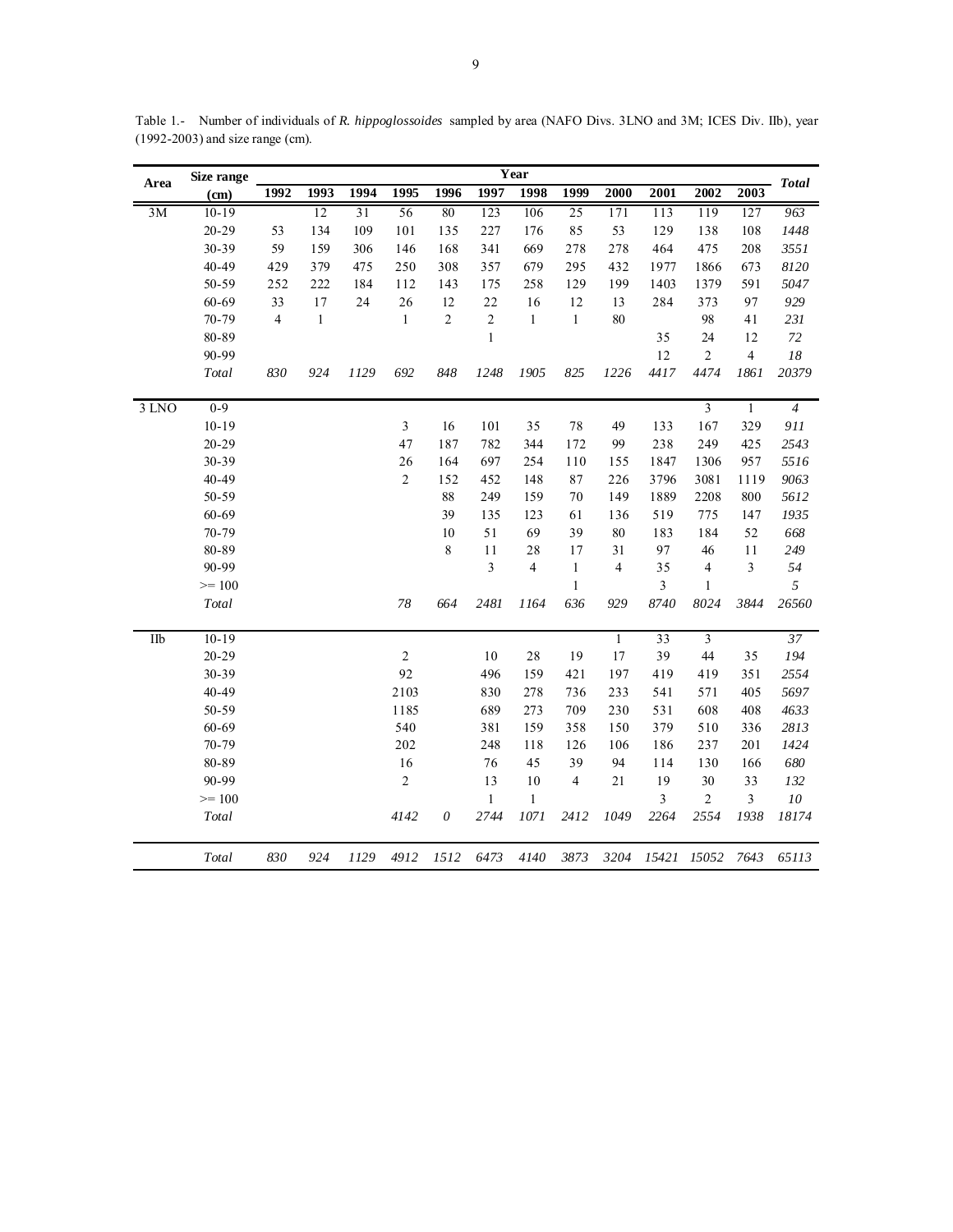|      |               |                 |      |         |     |           |          |         |      |     |      |         |      |     | Year          |      |      |                 |               |             |             |              |             |            |             |            | <b>Total</b>  |              |
|------|---------------|-----------------|------|---------|-----|-----------|----------|---------|------|-----|------|---------|------|-----|---------------|------|------|-----------------|---------------|-------------|-------------|--------------|-------------|------------|-------------|------------|---------------|--------------|
| Area | <b>Season</b> | CV or           | 1992 |         |     | 1993      | 1994     |         | 1995 |     | 1996 |         | 1997 |     | 1998          |      | 1999 |                 |               | 2000        | 2001        |              | 2002        |            | 2003        |            |               |              |
|      |               | $\bf RV$        |      | No. COV |     | $No.$ COV |          | No. COV | No.  | COV |      | No. COV | No.  | COV | No.           | COV  |      | $No. \quad cov$ | No.           | COV         | No.         | COV          | No.         | <b>COV</b> | No.         | COV        | No.           | $_{\rm cov}$ |
| 3M   | Spring        | CV              |      |         |     |           |          |         |      |     |      |         |      |     |               |      |      |                 |               |             | 696         | 7,0          | 629         | 8,7        | 938         | 9,2        | 2263          | 8,5          |
|      | Summer        | $\mathrm{CV}$   |      |         |     |           |          |         |      |     |      |         |      |     |               |      |      |                 |               |             | 398         | 7,1          | 1885        | 8,9        | 85          | 7,2        | 2368          | 8,6          |
|      |               | RV              | 830  | 8,1     | 924 | 8,7       | 1129     | 8.3     | 692  | 8,5 | 848  | 9,2     | 1248 | 8,3 | 1905          | 8,4  | 825  | 7,6             | 1146          | 9.4         | 816         | 11,3         | 858         | 9,1        | 838         | 9,2        | 12059         | 8,8          |
|      | Autumn        | <b>CV</b>       |      |         |     |           |          |         |      |     |      |         |      |     |               |      |      |                 |               |             | 1442        | 9,9          | 561         | 7,5        |             |            | 2003          | 9,3          |
|      | Winter        | <b>CV</b>       |      |         |     |           |          |         |      |     |      |         |      |     |               |      |      |                 |               |             | 1145        | 9,1          | 541         | 9,0        |             |            | 1686          | 9,1          |
|      | Total         |                 |      | 830 8,1 | 924 | 8,7       | 1129     | 8,3     | 692  | 8,5 | 848  | 9,2     | 1248 | 8,3 | 1905          | 8,4  | 825  |                 | 7,6 1146 9,41 |             | 4497        | 9,4          | 4474        | 8,8        | 1861        | 9,1        | 20379         | 8,8          |
| 3LNO | Spring        | CV              |      |         |     |           |          |         |      |     |      |         |      |     |               |      |      |                 |               |             | 1664        | 11,9         | 592         | 9.3        | 736         | 9,8        | 2992          | 10,9         |
|      |               | RV              |      |         |     |           |          |         | 78   | 8,7 | 664  | 8.9     | 2481 | 9,9 | 1164          | 10,1 | 636  | 12,3            | 929           | 11,7        | 40          | 13,5         | 752         | 12,6       | 1071        | 14,2       | 7815          | 11,2         |
|      |               | <b>CV</b>       |      |         |     |           |          |         |      |     |      |         |      |     |               |      |      |                 |               |             | 1691        | 7,3          | 1605        | 8.9        | 1509        | 9,8        | 4805          | 8,7          |
|      | Summer        | RV              |      |         |     |           |          |         |      |     |      |         |      |     |               |      |      |                 |               |             |             |              |             |            | 528         | 13,8       | 528           | 13,8         |
|      | Autumn        | <b>CV</b>       |      |         |     |           |          |         |      |     |      |         |      |     |               |      |      |                 |               |             | 2707        | 9,5          | 2471        | 8,9        |             |            | 5178          | 9,2          |
|      | Winter        | <b>CV</b>       |      |         |     |           |          |         |      |     |      |         |      |     |               |      |      |                 |               |             | 2638        | 11,0         | 2604        | 10,0       |             |            | 5242          | 10,5         |
|      | Total         |                 |      |         |     |           |          |         | 78   | 8,7 | 664  | 8.9     | 2481 |     | 9,9 1164 10,1 |      |      | 636 12,3        | 929           | <i>11,7</i> | 8740        | 10,1         | 8024        | 9,7        | 3844        | 11,9       | 26560         | 10,3         |
| IIb  | Summer        | <b>CV</b>       |      |         |     |           |          |         | 4142 | 8,5 |      |         |      |     |               |      |      |                 |               |             |             |              | 6           | 5,8        |             |            | 4148          | 8,5          |
|      |               |                 |      |         |     |           |          |         |      |     |      |         |      |     |               |      |      |                 |               |             |             |              |             |            |             |            |               |              |
|      | Autumn        | <b>CV</b><br>RV |      |         |     |           |          |         |      |     |      |         | 2744 | 9,5 | 1071          | 9,8  | 2412 | 9.3             | 1049          | 9,6         | 489<br>1775 | 10,4<br>10,5 | 353<br>2003 | 8,9<br>8,7 | 465<br>1296 | 9,2<br>9,0 | 1307<br>12350 | 9,7<br>9,5   |
|      |               |                 |      |         |     |           |          |         |      |     |      |         |      |     |               |      |      |                 |               |             |             |              |             |            |             |            |               |              |
|      | Winter        | <b>CV</b>       |      |         |     |           |          |         |      |     |      |         |      |     |               |      |      |                 |               |             |             |              | 192         | 10,5       | 177         | 8,9        | 369           | 10,0         |
|      | Total         |                 |      |         |     |           |          |         | 4142 | 8,5 |      |         | 2744 | 9,5 | 1071          | 9,8  | 2412 | 9,3             | 1049          | 9,6         | 2264        | 10,5         | 2554        | 8,9        | 1938        | 9,2        | 18174         | 9,3          |
|      | Total         |                 |      | 830 8,1 | 924 |           | 8,7 1129 | 8,3     | 4912 | 8,5 | 1512 | 9, 1    | 6473 | 9,5 | 4140          | 9,3  | 3873 | 9,5             | 3124          |             | 10,2 15501  | 10,0         | 15052       |            | 9,3 7643    |            | 10,6 65113    | 9,6          |

Table 2.- Number of individuals and Coefficient of Variation (COV %) of *Kr* in *R. hippoglossoides* sampled by area (NAFO Divs. 3LNO and 3M; ICES Div. IIb), year (1992-2003), survey and season.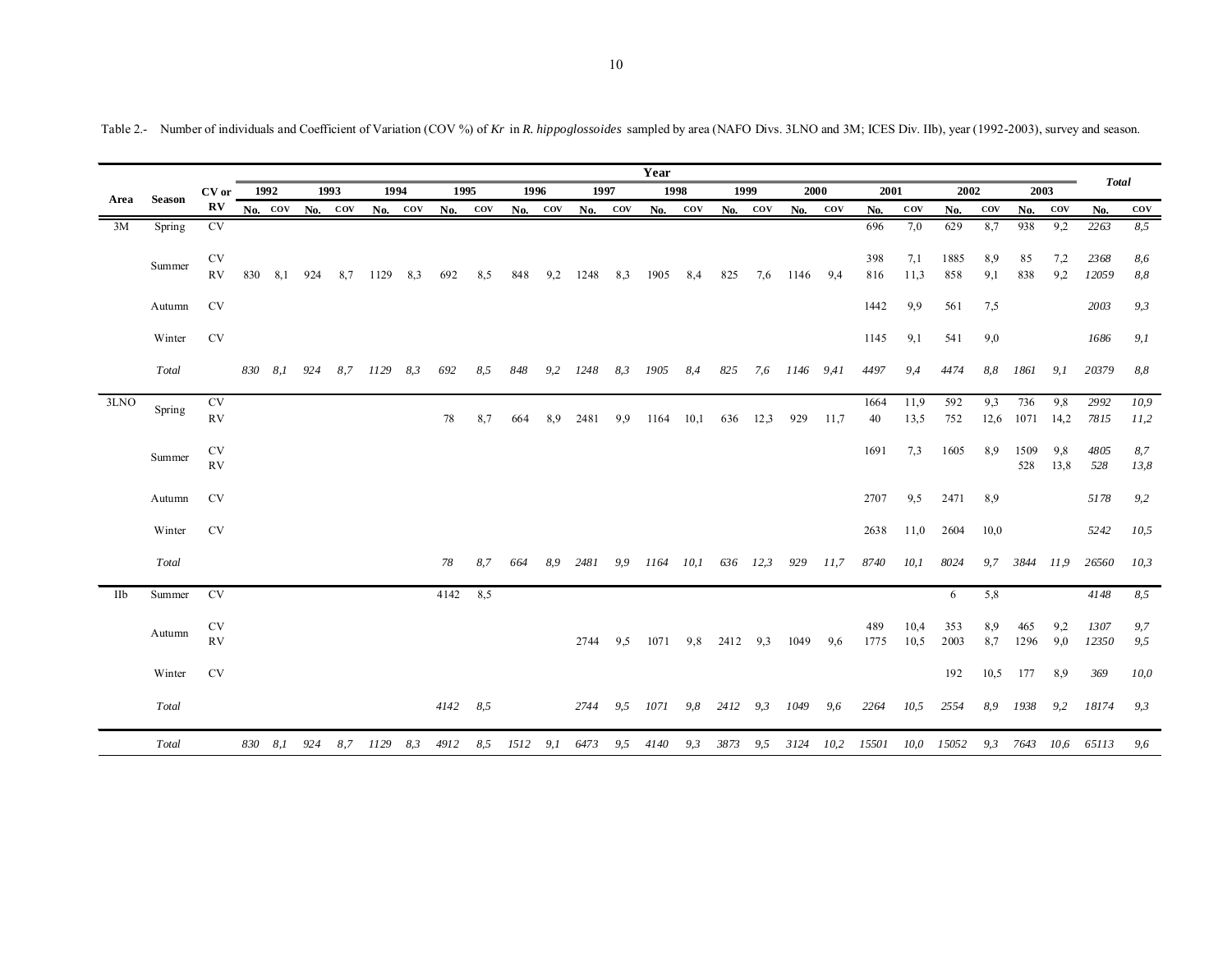|                     | <b>Division</b> |           | $N^{\rm o}$  | $N^{\rm o}$<br>$N^{\circ}$ Full |                  | Total % FI | Size range | Depth range | $N^{\rm o}$  | No. Prev |              |
|---------------------|-----------------|-----------|--------------|---------------------------------|------------------|------------|------------|-------------|--------------|----------|--------------|
| <b>Survey</b>       |                 | Year      | <b>Empty</b> |                                 | Reg.             |            |            | (cm)        | (m)          | hauls    | <b>Items</b> |
| "Flemish Cap"       | 3M              | 1993      | 138          | 392                             | 4                | 534        | 74.2       | $11 - 79$   | 221-730      | 50       | 43           |
| "Flemish Cap"       | 3M              | 1996      | 401          | 633                             | $\mathbf{0}$     | 1034       | 61.2       | 12-82       | 231-670      | 54       | 53           |
| "Flemish Cap"       | 3M              | 1997      | 442          | 649                             | 3                | 1094       | 59.6       | 13-81       | 219-679      | 51       | 59           |
| "Flemish Cap"       | 3M              | 1998      | 360          | 619                             | 23               | 1002       | 64.1       | 14-79       | 203-709      | 56       | 59           |
| "Flemish Cap"       | 3M              | 1999      | 486          | 746                             | 1                | 1233       | 60.6       | $9 - 70$    | 223-709      | 58       | 56           |
| "Flemish Cap"       | 3M              | 2000      | 258          | 509                             | 15               | 782        | 67.0       | 14-63       | 194-555      | 45       | 43           |
| "Flemish Cap"       | 3M              | 2001      | 557          | 720                             | $\mathbf{0}$     | 1277       | 56.4       | 13-66       | 166-708      | 66       | 57           |
| "Flemish Cap"       | 3M              | 2002      | 305          | 669                             | 2                | 976        | 68.8       | 12-66       | 160-730      | 58       | 52           |
| "Flemish Cap"       | 3M              | 2003      | 410          | 589                             | $\boldsymbol{0}$ | 999        | 59.0       | 12-68       | 83-688       | 88       | 48           |
|                     |                 |           |              |                                 |                  |            |            |             |              |          |              |
| "Platuxa"           | 3NO             | 2002      | 488          | 367                             | $\mathbf{0}$     | 855        | 42.9       | 9-89        | 68-1377      | 72       | 30           |
| "Platuxa"           | 3NO             | 2003      | 535          | 459                             | $\mathbf{0}$     | 994        | 46.2       | 8-95        | 43-1449      | 75       | 26           |
|                     |                 |           |              |                                 |                  |            |            |             |              |          |              |
| "3L - Fletan negro" | 3L              | 2003      | 314          | 219                             | $\mathbf{0}$     | 533        | 41.1       | 10-88       | 132-1087     | 31       | 22           |
|                     |                 |           |              |                                 |                  |            |            |             |              |          |              |
| "Fletán Ártico"     | II b            | 1997      | 1644         | 531                             | $\mathbf{0}$     | 2175       | 24.4       | 25-102      | 543-1312     | 99       | 32           |
| "Fletán Ártico"     | II b            | 2000      | 1414         | 321                             | $\mathbf{0}$     | 1735       | 18.5       | 15-97       | 484-1171     | 71       | 30           |
| "Fletán Ártico"     | II b            | 2001      | 1686         | 294                             | $\mathbf{0}$     | 1980       | 14.8       | 21-101      | $1123 - 563$ | 26       | 25           |
| "Fletán Ártico"     | II b            | 2002      | 1376         | 422                             | $\mathbf{0}$     | 1798       | 23.5       | 17-103      | 581-1158     | 62       | 39           |
|                     |                 |           |              |                                 |                  |            |            |             |              |          |              |
| <b>TOTAL</b>        | Div 3M          | 1993-2003 | 3357         | 5526                            | 48               | 8931       | 62.4       | 5-60        | 130-639      | 526      | 70           |
|                     | Divs. 3LNO      | 2002-03   | 1337         | 1045                            | 0                | 2382       | 43.9       | $5 - 72$    | 39-1460      | 178      | 50           |
|                     | $Div.$ II $b$   | 2002      | 6120         | 1568                            | 0                | 7688       | 20.4       | 15-103      | 484-1312     | 258      | 57           |

Table 3.- Characteristics of individuals sampled of *R.* h*ippoglossoides* in the feeding study by area (NAFO Divs. 3LNO and 3M; ICES Div. IIb) by year (1993-03). N° empty = Number of empty stomachs; % FI = Feeding intensity; N° Reg. = Number of regurgitated stomachs; % Food:

Table 4.- No. individuals of *R. hippoglossoides* sampled, Mean Fulton Condition Factor, and Relative Condition Factor ± Std. Deviation (SD) with Coefficient of Variation (COV %) by sex in Flemish Cap (NAFO Div. 3M) from 1992 to 2003.

| <b>Season</b> | Year                    | No. indiv.<br>sampled |        |       | <b>Mean Fulton</b><br><b>Condition Factor</b> |       | <b>Relative Condition Factor <math>\pm</math> Std.</b><br><b>Deviation</b> |        | $COV$ $(\% )$ |      |        |
|---------------|-------------------------|-----------------------|--------|-------|-----------------------------------------------|-------|----------------------------------------------------------------------------|--------|---------------|------|--------|
|               |                         | Male                  | Female | Male  | Female                                        | Male  | <b>SD</b>                                                                  | Female | <b>SD</b>     | Male | Female |
| Spring        | 2001                    | 326                   | 370    | 0,811 | 0,831                                         | 1,012 | 0.06                                                                       | 0,999  | 0.08          | 6,3  | 7,6    |
|               | 2002                    | 245                   | 384    | 0,789 | 0,835                                         | 1,015 | 0.09                                                                       | 1,008  | 0,09          | 8,4  | 8,9    |
|               | 2003                    | 318                   | 620    | 0,799 | 0,851                                         | 1,012 | 0.09                                                                       | 1,004  | 0,09          | 9,0  | 9.3    |
|               | Total spring            | 889                   | 1374   | 0,801 | 0,841                                         | 1,013 | 0.08                                                                       | 1,004  | 0,09          | 7,9  | 8,8    |
| Summer        | 1992                    | 311                   | 519    | 0,819 | 0,864                                         | 1,006 | 0.08                                                                       | 1,011  | 0.08          | 7.8  | 8,3    |
|               | 1993                    | 418                   | 506    | 0,826 | 0,872                                         | 1,001 | 0.08                                                                       | 0,998  | 0.09          | 8.5  | 8,9    |
|               | 1994                    | 490                   | 639    | 0,837 | 0,876                                         | 1,009 | 0.08                                                                       | 1,006  | 0.08          | 8.2  | 8,4    |
|               | 1995                    | 291                   | 401    | 0,823 | 0,845                                         | 0.996 | 0.08                                                                       | 0,997  | 0.08          | 8,5  | 8,5    |
|               | 1996                    | 350                   | 498    | 0,815 | 0,846                                         | 1,009 | 0.10                                                                       | 0.999  | 0,09          | 9,2  | 8,7    |
|               | 1997                    | 557                   | 691    | 0,796 | 0,827                                         | 1,012 | 0.09                                                                       | 1,011  | 0.08          | 8.5  | 8,2    |
|               | 1998                    | 865                   | 1040   | 0,787 | 0,811                                         | 0.996 | 0.09                                                                       | 0,994  | 0,08          | 8,8  | 7,9    |
|               | 1999                    | 352                   | 473    | 0,800 | 0,820                                         | 0.994 | 0.07                                                                       | 1.012  | 0.08          | 7,2  | 7,8    |
|               | 2000                    | 520                   | 626    | 0,772 | 0,794                                         | 1.000 | 0.10                                                                       | 1.009  | 0,09          | 9.7  | 9,2    |
|               | 2001                    | 570                   | 644    | 0,810 | 0,856                                         | 1,009 | 0,10                                                                       | 1,019  | 0,10          | 10,0 | 10,1   |
|               | 2002                    | 1051                  | 1692   | 0,803 | 0,848                                         | 0.996 | 0.09                                                                       | 0,998  | 0.09          | 8,6  | 9,2    |
|               | 2003                    | 415                   | 508    | 0,788 | 0,817                                         | 1,003 | 0.09                                                                       | 1,007  | 0.09          | 9,0  | 9,1    |
|               | Total summer            | 6190                  | 8237   | 0,804 | 0,839                                         | 1,002 | 0.09                                                                       | 1,004  | 0,09          | 8,8  | 8,8    |
| Autumn        | 2001                    | 555                   | 887    | 0,836 | 0,863                                         | 0.998 | 0,10                                                                       | 1,012  | 0,10          | 10,0 | 9,8    |
|               | 2002                    | 202                   | 359    | 0,796 | 0,837                                         | 0.999 | 0.07                                                                       | 1,017  | 0.08          | 7.3  | 7,6    |
|               | Total autumn            | 757                   | 1246   | 0,825 | 0,855                                         | 0,998 | 0.09                                                                       | 1,014  | 0,09          | 9,3  | 9,3    |
| Winter        | 2001                    | 476                   | 669    | 0,805 | 0,847                                         | 1,005 | 0.09                                                                       | 0,993  | 0.09          | 9.2  | 8,9    |
|               | 2002                    | 232                   | 309    | 0,844 | 0,865                                         | 1,002 | 0.09                                                                       | 1,007  | 0,09          | 9.2  | 8,9    |
|               | Total winter            | 708                   | 978    | 0,818 | 0,853                                         | 1,004 | 0.09                                                                       | 0.997  | 0,09          | 9,2  | 8,9    |
|               | Total (Flemish Cap, 3M) | 8544                  | 11835  | 0,806 | 0,842                                         | 1.003 | 0,09                                                                       | 1.004  | 0,09          | 8,8  | 8,9    |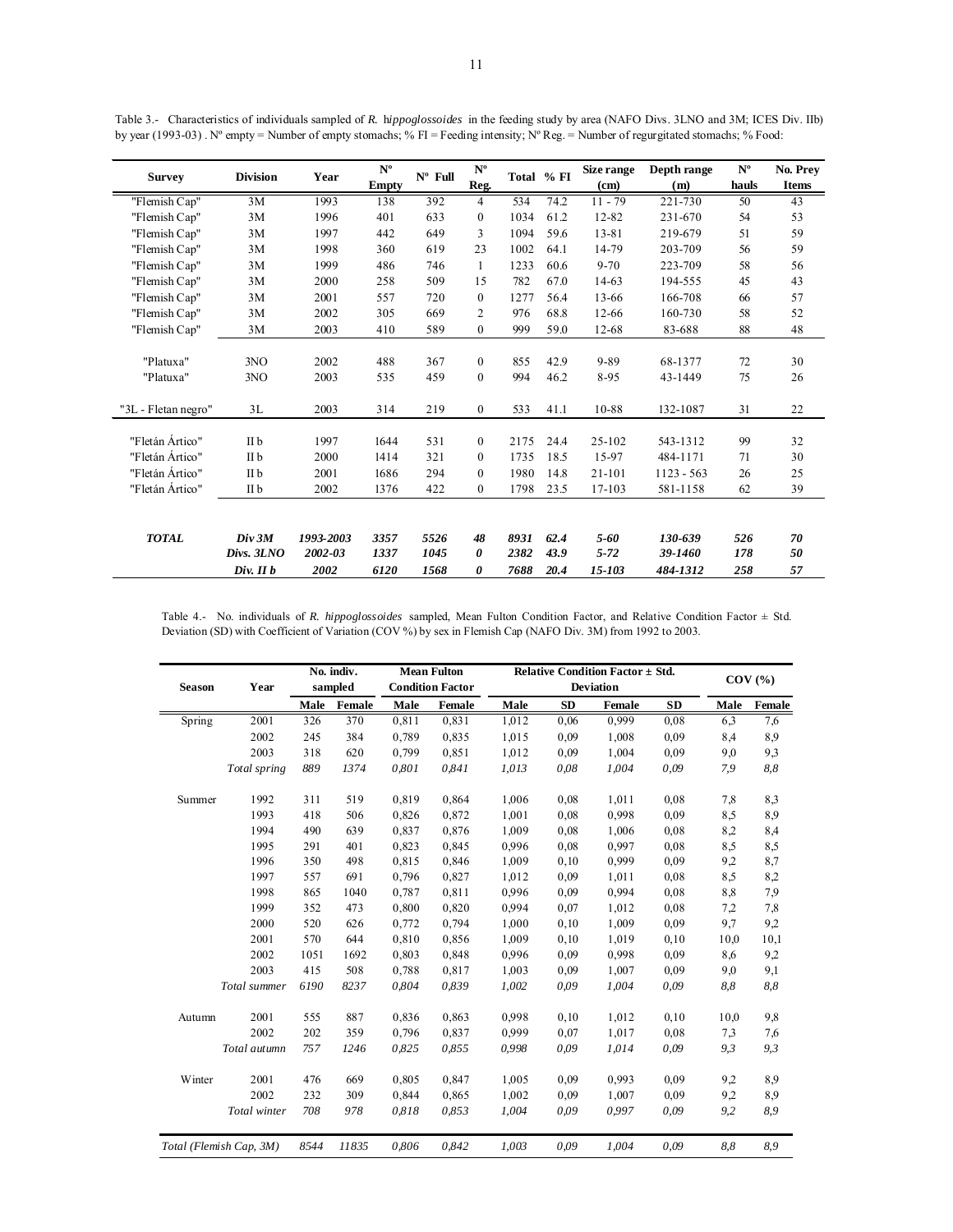| <b>Season</b> | Year         | No. indiv.<br>sampled |        | <b>Mean Fulton</b><br><b>Condition Factor</b> |        |       | Relative Condition Factor $\pm$ Std.<br><b>Deviation</b> |        | $COV$ $(\% )$ |      |        |
|---------------|--------------|-----------------------|--------|-----------------------------------------------|--------|-------|----------------------------------------------------------|--------|---------------|------|--------|
|               |              | Male                  | Female | Male                                          | Female | Male  | <b>SD</b>                                                | Female | <b>SD</b>     | Male | Female |
| Spring        | 1995         | 29                    | 49     | 0,865                                         | 0,877  | 1,005 | 0.09                                                     | 1,001  | 0,08          | 9,2  | 8,4    |
|               | 1996         | 297                   | 367    | 0,772                                         | 0,806  | 1,002 | 0.09                                                     | 1,002  | 0.09          | 9.3  | 8.7    |
|               | 1997         | 928                   | 1553   | 0,750                                         | 0,782  | 1,007 | 0,10                                                     | 1,008  | 0,10          | 9,7  | 9.9    |
|               | 1998         | 454                   | 710    | 0,798                                         | 0,842  | 1,009 | 0,10                                                     | 0,997  | 0,10          | 9.4  | 10,5   |
|               | 1999         | 253                   | 383    | 0,787                                         | 0,840  | 1,009 | 0,11                                                     | 1,007  | 0,13          | 10.7 | 13,2   |
|               | 2000         | 305                   | 624    | 0.811                                         | 0,886  | 1,017 | 0,13                                                     | 1,019  | 0,12          | 12,5 | 11,3   |
|               | 2001         | 675                   | 1029   | 0,792                                         | 0,854  | 1,001 | 0,11                                                     | 0.997  | 0,12          | 11,3 | 12,3   |
|               | 2002         | 571                   | 773    | 0,776                                         | 0.811  | 1,006 | 0,11                                                     | 1,016  | 0,12          | 10.9 | 11,5   |
|               | 2003         | 636                   | 1171   | 0,774                                         | 0,816  | 1,002 | 0,14                                                     | 1,000  | 0,12          | 13,7 | 12,0   |
|               | Total spring | 4148                  | 6659   | 0,778                                         | 0,824  | 1,006 | 0.11                                                     | 1,005  | 0.11          | 11,2 | 11,2   |
| Summer        | 2001         | 824                   | 867    | 0,795                                         | 0,853  | 1,004 | 0,06                                                     | 0.998  | 0.08          | 6,4  | 8.0    |
|               | 2002         | 578                   | 1027   | 0,798                                         | 0,841  | 1,001 | 0.08                                                     | 1,005  | 0.09          | 8,4  | 9,2    |
|               | 2003         | 865                   | 1172   | 0,747                                         | 0,799  | 0.988 | 0,12                                                     | 0.982  | 0,10          | 11,7 | 10,6   |
|               | Total summer | 2267                  | 3066   | 0,777                                         | 0,828  | 0.997 | 0.09                                                     | 0.994  | 0,09          | 9,2  | 9,5    |
| Autumn        | 2001         | 1040                  | 1667   | 0,796                                         | 0,835  | 0.994 | 0.09                                                     | 1,002  | 0,10          | 9,5  | 9,5    |
|               | 2002         | 712                   | 1759   | 0.794                                         | 0,843  | 1.003 | 0.09                                                     | 0.992  | 0.09          | 8,7  | 8,9    |
|               | Total autumn | 1752                  | 3426   | 0,795                                         | 0.839  | 0.998 | 0.09                                                     | 0.997  | 0.09          | 9,2  | 9,2    |
| Winter        | 2001         | 981                   | 1657   | 0,815                                         | 0,858  | 1,022 | 0,12                                                     | 0,992  | 0,10          | 11,5 | 10,5   |
|               | 2002         | 1068                  | 1536   | 0,825                                         | 0,859  | 1.012 | 0,10                                                     | 0.992  | 0,10          | 9,5  | 10,3   |
|               | Total winter | 2049                  | 3193   | 0,820                                         | 0,859  | 1,005 | 0,10                                                     | 0,999  | 0,10          | 10,5 | 10,4   |
| Total (3LNO)  |              | 10216                 | 16344  | 0,790                                         | 0,835  | 1.004 | 0,10                                                     | 0,999  | 0,10          | 10,3 | 10,4   |

Table 5.- No. individuals of *R. hippoglossoides* sampled, Mean Fulton Condition Factor, and Relative Condition Factor ± Std. Deviation (SD) with Coefficient of Variation (COV %) by sex in NAFO Div. 3LNO from 1995 to 2003.

Table 6.- No. individuals of *R. hippoglossoides* sampled, Mean Fulton Condition Factor, and Relative Condition Factor ± Std. Deviation (SD) with Coefficient of Variation (COV %) by sex in ICES Div. IIb from 1995 to 2003.

|               |              | No. indiv.<br>sampled |        | <b>Mean Fulton</b> |                         |       | Relative Condition Factor $\pm$ Std. |                  | $COV$ $\left(\frac{9}{6}\right)$ |      |        |
|---------------|--------------|-----------------------|--------|--------------------|-------------------------|-------|--------------------------------------|------------------|----------------------------------|------|--------|
| <b>Season</b> | Year         |                       |        |                    | <b>Condition Factor</b> |       |                                      | <b>Deviation</b> |                                  |      |        |
|               |              | Male                  | Female | Male               | <b>Female</b>           | Male  | SD                                   | Female           | <b>SD</b>                        | Male | Female |
| Summer        | 1995         | 2215                  | 1927   | 0,885              | 0,920                   | 1,004 | 0,08                                 | 1,004            | 0.09                             | 8,4  | 8,5    |
|               | 2002         |                       | 6      |                    | 1,011                   |       |                                      | 1,006            | 0,06                             |      | 5,8    |
|               | Total summer | 2215                  | 1933   | 0,885              | 0,920                   | 1,004 | 0,08                                 | 1,004            | 0,09                             | 8,4  | 8,5    |
| Autumn        | 1997         | 1933                  | 4148   | 0,844              | 0,913                   | 1,004 | 0.09                                 | 1,004            | 0,08                             | 9,0  | 9,8    |
|               | 1998         | 447                   | 624    | 0,849              | 0,936                   | 1,010 | 0.09                                 | 1,003            | 0, 10                            | 9,4  | 10,0   |
|               | 1999         | 1044                  | 1368   | 0,892              | 0,971                   | 1,003 | 0.09                                 | 0.992            | 0,09                             | 8,9  | 9,6    |
|               | 2000         | 393                   | 656    | 0,835              | 0,957                   | 1,001 | 0,08                                 | 1,011            | 0, 10                            | 8,0  | 10,4   |
|               | 2001         | 1018                  | 1246   | 0,824              | 0.919                   | 1,006 | 0,10                                 | 0.992            | 0,11                             | 9,8  | 11,0   |
|               | 2002         | 1115                  | 1241   | 0,847              | 0,966                   | 0,999 | 0,08                                 | 1,013            | 0,09                             | 8,1  | 9,1    |
|               | 2003         | 731                   | 1030   | 0,824              | 0.955                   | 1,012 | 0.09                                 | 1,012            | 0,10                             | 8,5  | 9,7    |
|               | Total autumn | 5999                  | 7658   | 0,847              | 0,944                   | 1,005 | 0,09                                 | 1,000            | 0,10                             | 8,9  | 10,0   |
| Winter        | 2002         | 69                    | 123    | 0,813              | 1,048                   | 1,007 | 0,10                                 | 1,036            | 0,11                             | 10,0 | 10,7   |
|               | 2003         | 68                    | 109    | 0,826              | 1,022                   | 1,005 | 0.08                                 | 0.979            | 0,09                             | 7,9  | 9,4    |
|               | Total winter | 137                   | 232    | 0,819              | 1,036                   | 1,006 | 0,09                                 | 1,009            | 0.11                             | 9,0  | 10,5   |
| Total (IIb)   |              | 8351                  | 9823   | 0,856              | 0,942                   | 1,005 | 0,09                                 | 1,001            | 0,10                             | 8,8  | 9,7    |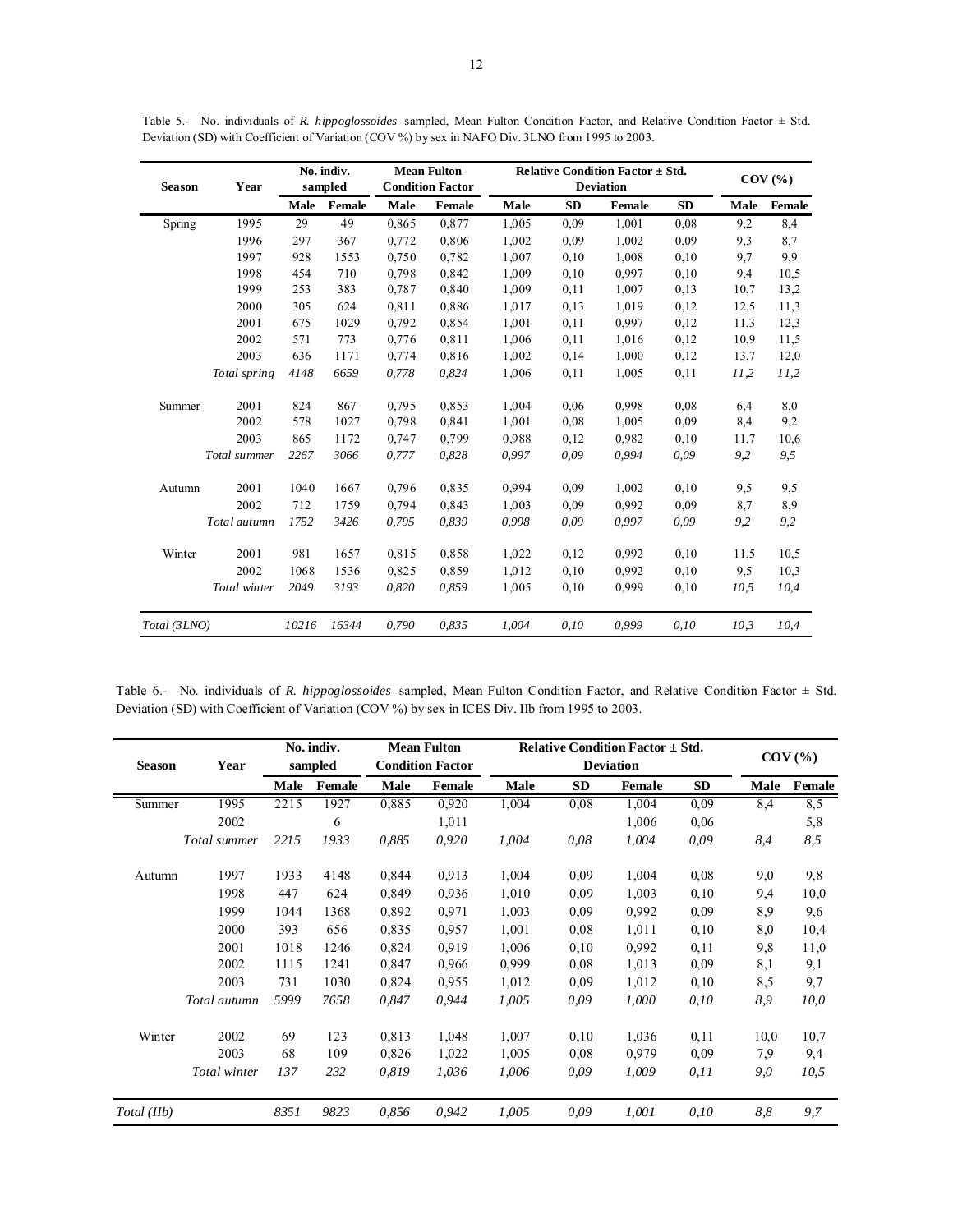|                                   | Size Range (cm) |           |       |       |       |       |       |       |              |  |  |
|-----------------------------------|-----------------|-----------|-------|-------|-------|-------|-------|-------|--------------|--|--|
| <b>Preys</b>                      | $20$            | $20 - 29$ | 30-39 | 40-49 | 50-59 | 60-69 | 70-79 | 80-89 | <b>Total</b> |  |  |
| <b>PISCES</b>                     | 2,0             | 8,6       | 41,6  | 65,3  | 84,5  | 92,6  | 91,1  | 100   | 66,4         |  |  |
| Sebastes sp.                      |                 | 0,4       | 1,8   | 10,8  | 23,0  | 23,2  | 91,1  | 45,3  | 14,1         |  |  |
| Serrivomer beani                  |                 | 1,6       | 5,4   | 12,2  | 14,0  | 30,3  |       |       | 11,6         |  |  |
| Chauliodus sloani                 |                 |           | 3,1   | 2,6   | 1,4   |       |       |       | 2,0          |  |  |
| Lycodes sp.                       |                 |           | 1,1   | 1,5   | 1,0   |       |       |       | 1,1          |  |  |
| Nezumia bairdi                    |                 | 0,7       | 2,4   | 3,0   | 5,6   | 0,1   |       |       | 3,4          |  |  |
| Anarhichas sp.                    |                 | 0,2       | 0,3   | 1,5   | 1,5   | 3,3   |       | 45,3  | 2,0          |  |  |
| Anarhichas lupus                  |                 | 0,0       | 0,3   | 1,1   | 0,4   | 9,2   |       |       | 1,0          |  |  |
| Lumpenus lumpretaeformis          | 1,1             | 0,8       | 3,1   | 1,0   | 0,3   | 0,2   |       |       | 1,1          |  |  |
| Lampadena speculigera             |                 |           | 2,8   | 6,1   | 10,3  | 2,4   |       |       | 6,2          |  |  |
| <b>Other Pisces</b>               | 0,9             | 4,9       | 21,2  | 25,6  | 27,0  | 24,0  |       | 9,4   | 23,9         |  |  |
| <b>CRUSTACEA</b>                  | 86,3            | 85,6      | 48,9  | 28,4  | 11.5  | 7,0   |       |       | 27,7         |  |  |
| Hyperiidea                        | 62,3            | 38,9      | 8,2   | 1,3   | 0,2   |       |       |       | 3,8          |  |  |
| Pandalus borealis                 | 12,2            | 42,5      | 38,1  | 24,9  | 9,8   | 6,4   |       |       | 21,8         |  |  |
| Other crustaceans                 | 11,8            | 4,1       | 2,6   | 2,2   | 1.5   | 0,6   |       |       | 2,1          |  |  |
| <b>MOLLUSCA</b>                   | 11,1            | 3,8       | 8,6   | 5,9   | 3,7   | 0,2   | 8,9   |       | 5,4          |  |  |
| Illex coindetii                   | 1,3             | 0,6       | 2,6   | 1,2   | 0,0   |       |       |       | 1,0          |  |  |
| Decapoda Cephalopoda              | 5,3             | 2,2       | 3,6   | 1,6   | 0,8   |       |       |       | 1,7          |  |  |
| Other Mollusca                    | 4,5             | 1,0       | 2,4   | 3,0   | 2,9   | 0,2   | 8,9   |       | 2,7          |  |  |
| <b>ECHINODERMATA</b>              |                 | 0,0       | 0,1   | 0,0   | 0,1   |       |       |       | 0,0          |  |  |
| <b>OTHER INVERTEBRATES</b>        | 0,6             | 2,0       | 0, 5  | 0,2   | 0,1   | 0,1   |       |       | 0,3          |  |  |
| <b>OTHER</b>                      | 0,1             |           | 0,3   | 0,2   | 0,2   | 0,1   |       |       | 0,2          |  |  |
| No. indivs, with stomach contents | 907             | 719       | 1430  | 1796  | 628   | 40    | 4     | 2     | 5526         |  |  |

Table 7.- Volume (%) of the main preys by size range (cm) for *R. hippoglossoides*. Flemish cap (Div. 3M) in 1993-2003 period.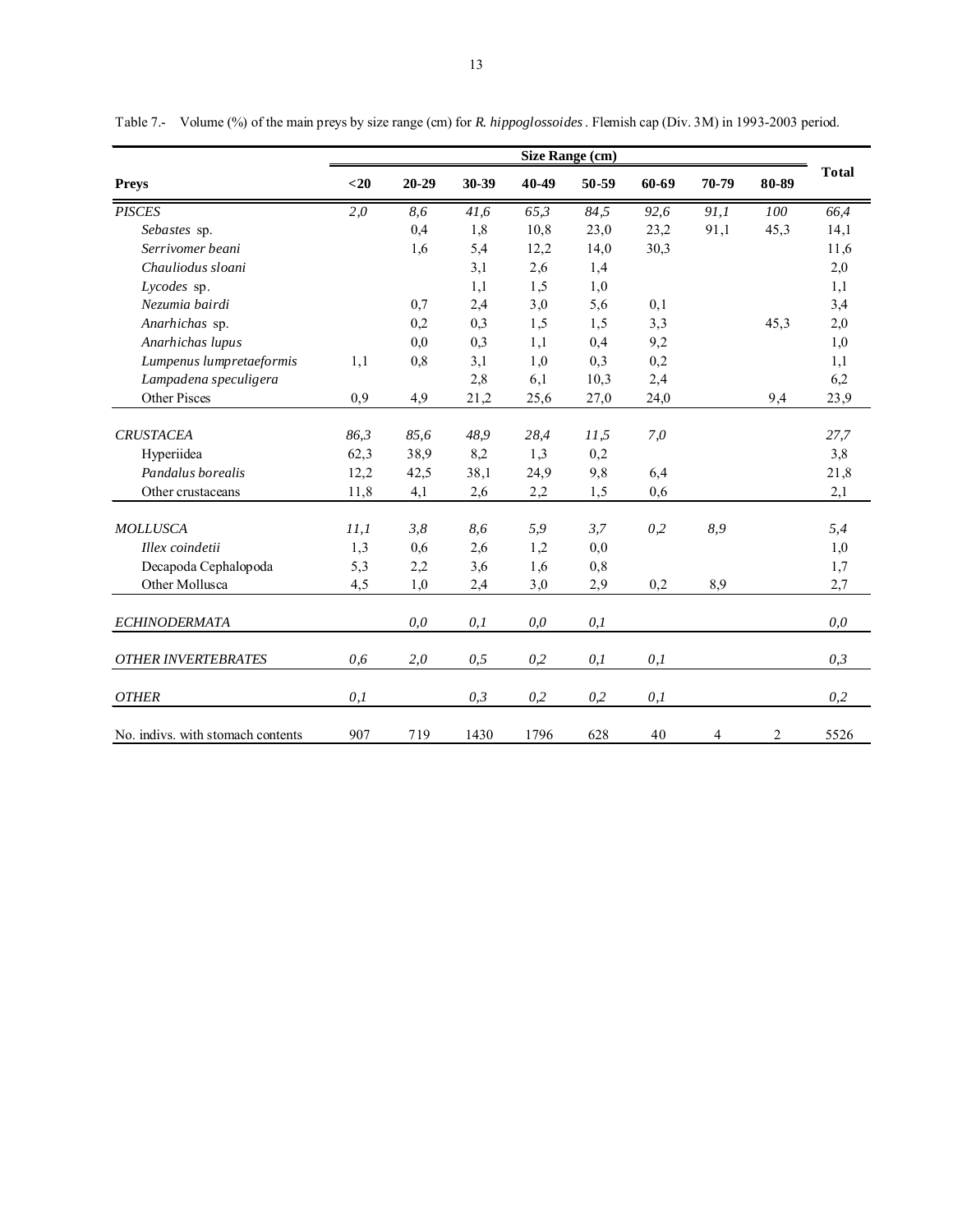|                                   | Size range (cm) |       |                          |       |                |       |       |       |       |                       |  |
|-----------------------------------|-----------------|-------|--------------------------|-------|----------------|-------|-------|-------|-------|-----------------------|--|
| <b>Preys</b>                      | $20$            | 20-29 | 30-39                    | 40-49 | 50-59          | 60-69 | 70-79 | 80-89 | 90-99 | <b>Total</b>          |  |
| <b>PISCES</b>                     | 31,5            | 97,8  | 93,9                     | 68,7  | 51,2           | 80,1  | 100   | 71,7  | 100   | 76,7                  |  |
| Ammodytes dubbius                 |                 | 1,9   | 1,0                      | 2,9   | 0,4            |       |       |       |       | 1,3                   |  |
| Antimora rostrata                 |                 |       |                          |       | 6,8            |       |       | 11,7  | 100   | 4,2                   |  |
| Gaidropsarus ensis                |                 |       |                          |       |                |       |       | 45,0  |       | 4,9                   |  |
| Coryphaenoides rupestris          |                 |       |                          | 0,9   | 1,9            | 35,8  |       |       |       | 1,9                   |  |
| Macrourus berglax                 |                 |       |                          | 1,7   | 7,6            | 27,1  |       |       |       | 2,9                   |  |
| Macrouridae                       |                 |       | 0,2                      |       | 12,8           |       |       |       |       | 2,5                   |  |
| Mallotus villosus                 | 13,1            | 83,2  | 88,8                     | 56,9  | 3,5            |       |       |       |       | 46,8                  |  |
| <b>Other Pisces</b>               | 18,5            | 12,7  | 3,9                      | 6,4   | 18,3           | 17,3  | 100   | 15,0  |       | 12,2                  |  |
| <b>CRUSTACEA</b>                  | 68,2            | 1,0   | 3,3                      | 5,0   | 2,7            | 2,5   |       |       |       | 3,3                   |  |
| Pasiphaea tarda                   |                 |       | 1,6                      | 1,8   | 2,3            |       |       |       |       | 1,3                   |  |
| Other crustaceans                 | 68,2            | 1,0   | 1,7                      | 3,3   | 0,4            | 2,5   |       |       |       | 2,1                   |  |
|                                   |                 |       |                          |       |                |       |       |       |       |                       |  |
| <b>MOLLUSCA</b>                   | 0,0             | 1,1   | 2,8                      | 26,2  | 35,2           | 1,9   |       | 20.0  |       | 16,4                  |  |
| Oegopsida                         |                 |       | 1,5                      | 18,8  | 10,0           |       |       |       |       | 7,0                   |  |
| Cephalopoda                       | 0.0             | 0.0   | 0,2                      | 2,5   | 1,4            |       |       | 20,0  |       | 3,2                   |  |
| Decapoda Cephalopoda              |                 | 1,1   | 0,9                      | 4,9   | 20,3           | 1,9   |       |       |       | 5,5                   |  |
| Other Mollusca                    |                 |       | 0,0                      |       | 3,5            |       |       |       |       | 0,7                   |  |
| <b>ECHINODERMATA</b>              |                 |       | $\overline{\phantom{a}}$ |       | $\overline{a}$ |       |       |       |       | $\tilde{\phantom{a}}$ |  |
| <b>OTHER INVERTEBRATES</b>        | 0,1             | 0,0   | 0,0                      | 0,0   |                |       |       |       |       | 0,0                   |  |
| <b>OTHER</b>                      |                 |       |                          |       |                |       |       |       |       |                       |  |
| Offal                             | 0,1             | 0,0   | 0,0                      | 0,0   | 10,9           | 15,5  |       | 8,3   |       | 3,6                   |  |
|                                   |                 |       |                          |       | 6,8            |       |       |       |       | 1,3                   |  |
| Greenland halibut offal           |                 |       |                          |       |                | 15,5  |       | 8,3   |       | 1,5                   |  |
| Other                             | 0,1             | 0,0   | 0,0                      | 0,0   | 4,1            |       |       |       |       | 0,8                   |  |
| No. indivs. with stomach contents | 260             | 321   | 237                      | 147   | 60             | 12    | 3     | 4     | 1     | 1045                  |  |

Table 8.- Volume (%) of the main preys by size range (cm) for *R. hippoglossoides*. Div. 3LNO in 2002-03 period.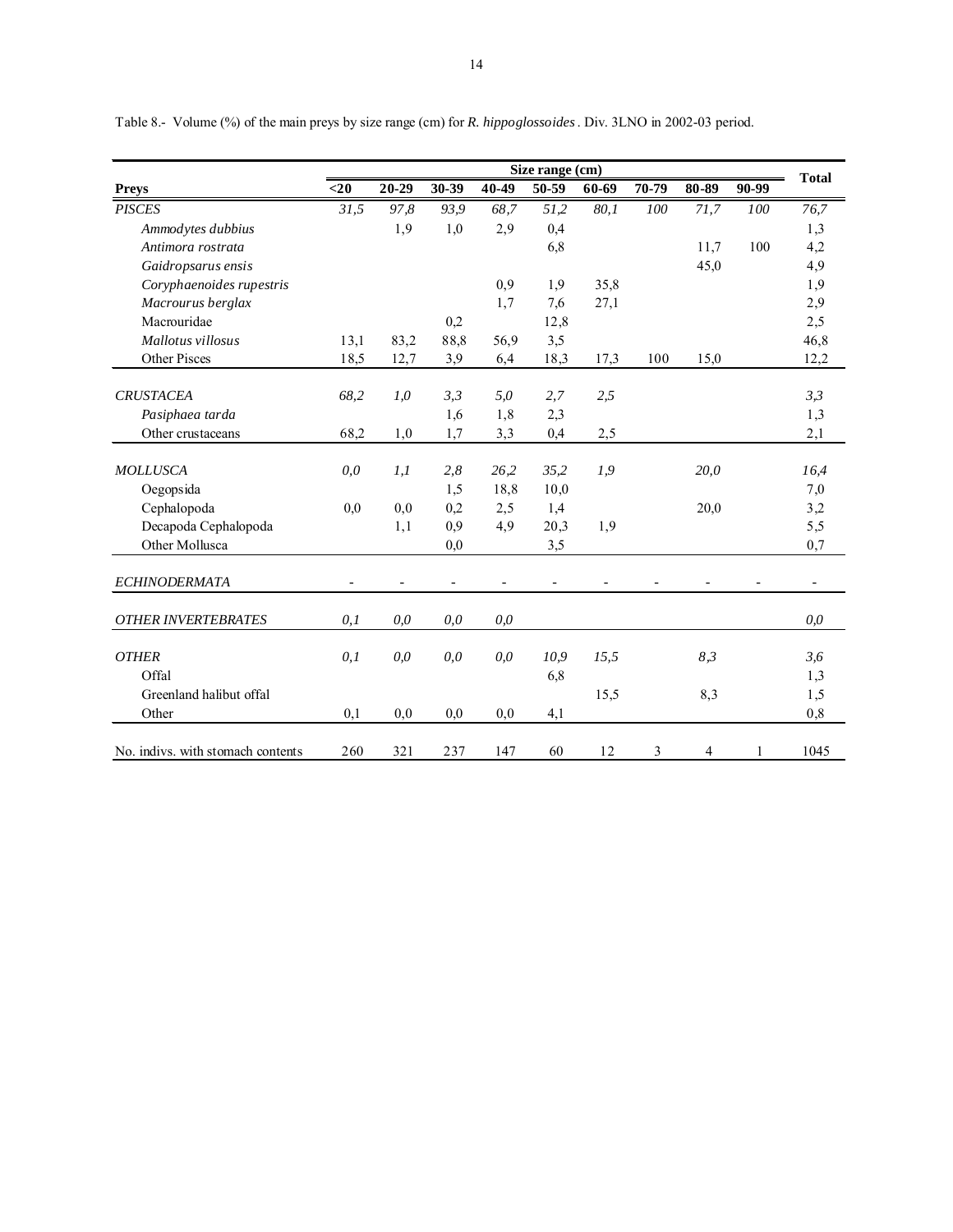|                                   | Size Range (cm) |           |       |       |       |       |       |       |       |              |  |
|-----------------------------------|-----------------|-----------|-------|-------|-------|-------|-------|-------|-------|--------------|--|
| <b>Preys</b>                      | $20$            | $20 - 29$ | 30-39 | 40-49 | 50-59 | 60-69 | 70-79 | 80-89 | 90-99 | <b>Total</b> |  |
| <b>PISCES</b>                     |                 | 38,8      | 28,3  | 31,4  | 57,6  | 72,2  | 73,9  | 74,7  | 89,4  | 66,2         |  |
| Sebastes mentella                 |                 |           |       |       | 2,0   | 4,2   | 5,6   | 6,5   |       | 3,9          |  |
| Sebastes sp.                      |                 |           |       |       |       |       | 1,7   | 10,1  |       | 1,8          |  |
| Micromesistius poutassou          |                 |           | 17,4  | 19,2  | 22,6  | 14,4  | 9,8   | 8,4   |       | 13,6         |  |
| Hippoglossoides platessoides      |                 |           |       |       |       |       | 1,3   | 4,2   |       | 1,0          |  |
| Cottunculus microps               |                 |           |       |       |       | 3,0   |       | 4,6   |       | 1,2          |  |
| Reinhardtius hippoglossoides      |                 |           |       | 0,0   | 1,9   | 2,0   | 33,2  | 24,3  | 82,5  | 18,0         |  |
| Gaidropsarus argentatus           |                 |           |       |       | 5,0   | 4,3   |       |       |       | 1,8          |  |
| Clupea harengus                   |                 |           |       | 0,5   |       | 1,6   | 1,7   | 2,8   |       | 1,3          |  |
| Lycodes sp.                       |                 |           |       | 0,8   | 6,0   | 8,1   | 7,2   | 1,4   |       | 5,4          |  |
| Other Pisces                      |                 | 38,8      | 10,9  | 10,9  | 20,0  | 34,6  | 13,3  | 12,4  | 6,9   | 18,3         |  |
| <b>CRUSTACEA</b>                  | 100             | 54,8      | 38.7  | 49.3  | 27,9  | 7,5   | 0,7   | 0,6   |       | 12,4         |  |
| Pasiphaea tarda                   |                 | 7,1       | 26,1  | 40,5  | 21,1  | 5,9   | 0,4   | 0,4   |       | 9,6          |  |
| Other crustaceans                 | 100             | 47,7      | 12,6  | 8,8   | 6,8   | 1,6   | 0,3   | 0,2   |       | 2,8          |  |
|                                   |                 |           |       |       |       |       |       |       |       |              |  |
| <b>MOLLUSCA</b>                   |                 | 5,3       | 28,1  | 17,7  | 13,4  | 6,7   | 3,7   | 0,0   | 2,1   | 7,5          |  |
| Oegopsida                         |                 |           | 14,9  | 6,6   | 0,9   | 0,9   | 2,7   |       |       | 2,2          |  |
| Unidentified Cephalopoda          |                 |           | 6,7   | 7,2   | 7,1   | 1,8   | 0,7   | 0,0   |       | 2,7          |  |
| Unidentified Octopoda             |                 |           | 2,4   | 3,2   | 3,3   | 2,5   | 0,3   |       |       | 1,5          |  |
| Other mollusca                    |                 | 5,3       | 4,1   | 0,8   | 2,1   | 1,6   | 0,1   |       | 2,1   | 1,0          |  |
| <b>ECHINODERMATA</b>              |                 |           |       |       | 0,0   | 0,0   |       |       |       | 0,0          |  |
| <b>OTHER INVERTEBRATES</b>        |                 |           |       |       | 0,0   | 0,1   | 0,2   |       |       | 0,1          |  |
|                                   |                 |           |       |       |       |       |       |       |       |              |  |
| <b>OTHER</b>                      |                 | l, l      | 4,9   | 1,6   | l, l  | 13,5  | 21,5  | 24,7  | 8,5   | 13,8         |  |
| Greenland halibut offal           |                 |           |       |       | 0,9   | 12,5  | 21,2  | 23,4  | 8,5   | 13,0         |  |
| Other                             |                 | l, l      | 4,9   | 1,6   | 0,2   | 1,0   | 0,4   | 1,3   |       | 0,8          |  |
| No. indivs. with stomach contents | $\mathbf{1}$    | 9         | 147   | 432   | 465   | 301   | 160   | 45    | 8     | 1568         |  |

Table 9.- Volume (%) of the main preys by size range (cm) for *R. hippoglossoides* in Div. IIb (ICES) in the years 1997, 2000-02.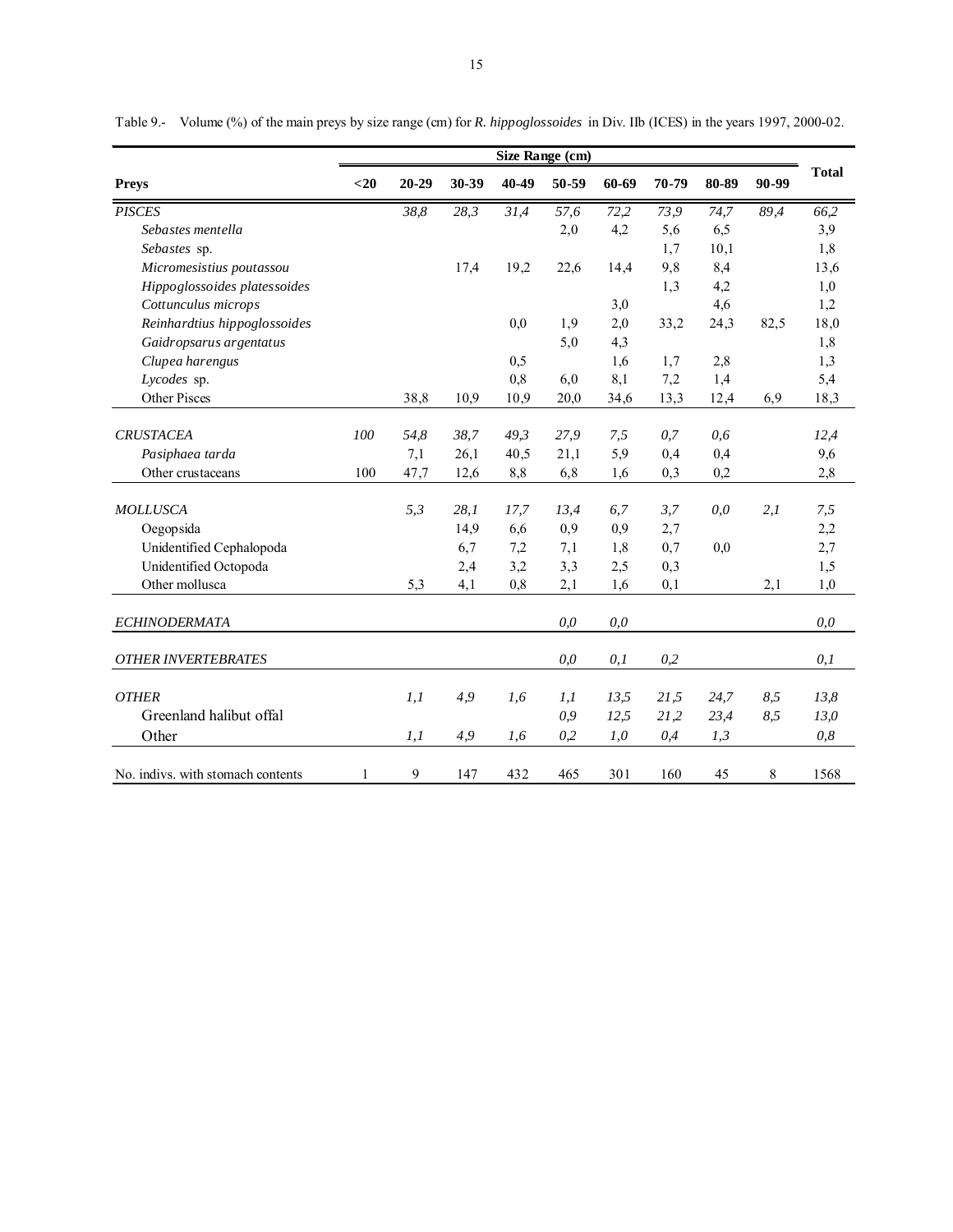

Fig. 1. Mean Fulton Condition Factor (left) and Mean Relative Condition Factor (right) of *R. hippodlossoides* by size range (cm) and area. The sampled periods were: 1992-2003 in Div. 3M, 1995-2003 in Div. 3LNO and IIb.



Fig. 2. Mean Relative Condition Factor and estimated biomass of *R. hippoglossoides* by year in Div. 3M in summer from 1992 to 2003.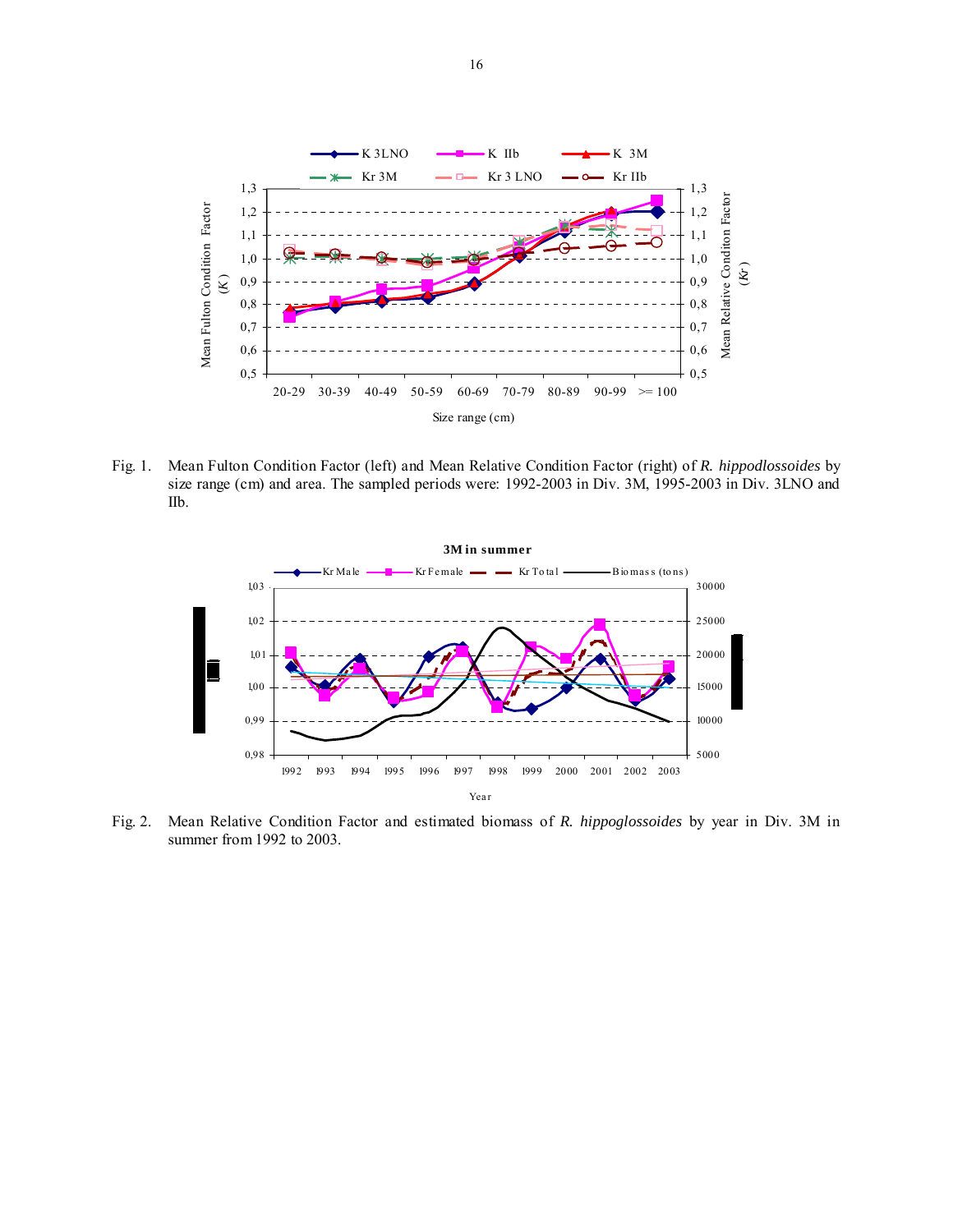

Fig. 3. Mean Relative Condition Factor and estimated biomass of *R. hippoglossoides* by year in Div. 3LNO in spring from 1995 to 2003. Biomass data correspond with "Platuxa" Spanish Survey in Div. 3NO.



Fig. 4. Mean Relative Condition Factor and estimated biomass of *R. hippoglossoides* by year in Div. IIb in autumn from 1995 to 2003. Biomass data correspond with "Fletán Ártico" Spanish Survey in Div. IIb.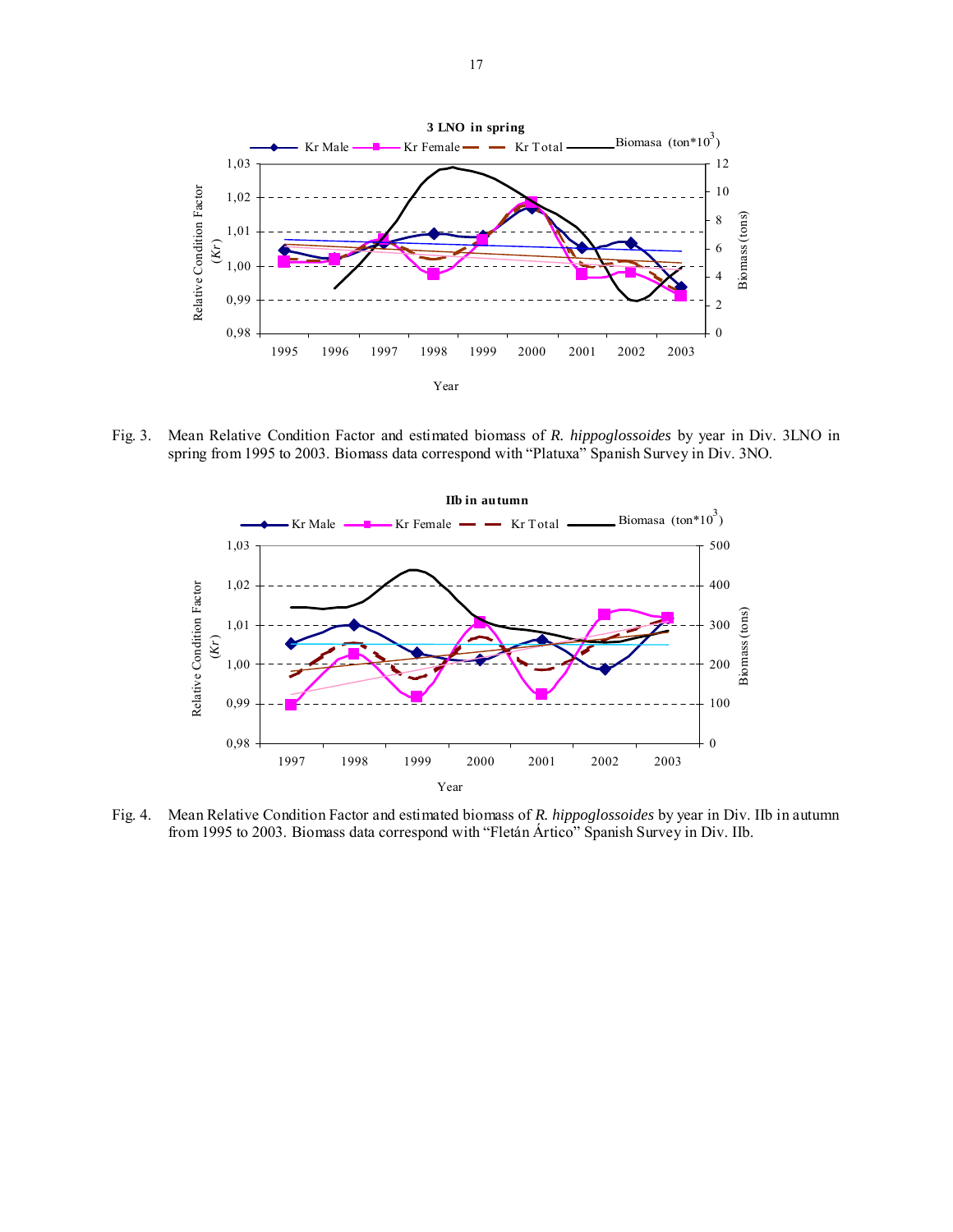

Fig. 5. Mean Relative Condition Factor (with 95% confidence interval) of *R. hippoglossoides* by sex and season in each area. The sampled periods were: 1992-2003 in Div. 3M, and 1995-2003 in Div. 3LNO and IIb.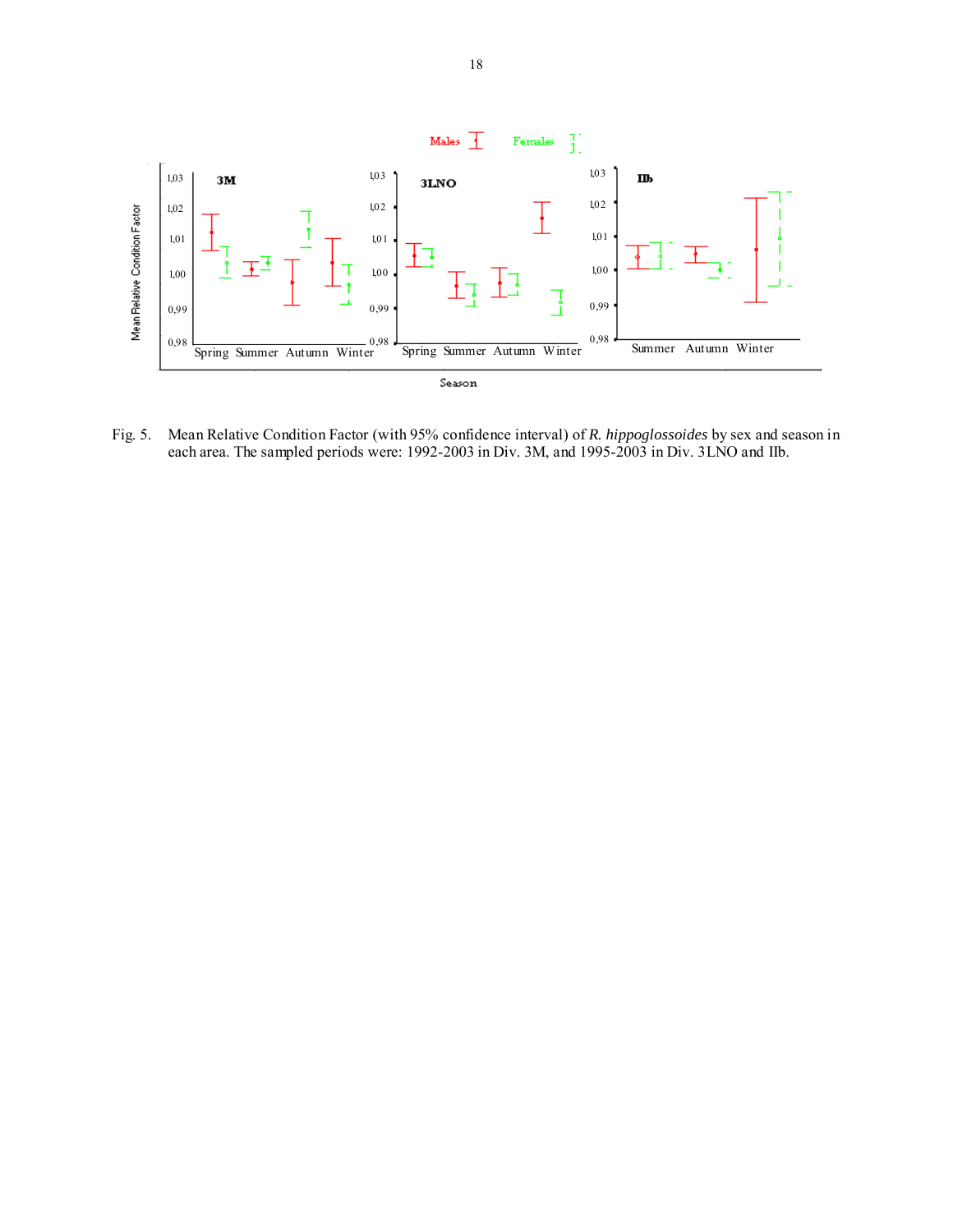

Fig. 6. Mean Relative Condition Factor of *R. hippoglossoides* by year and length (cm) in each season in Div. 3M from 1992 to 2003. Boxplots show the median and interquartile range.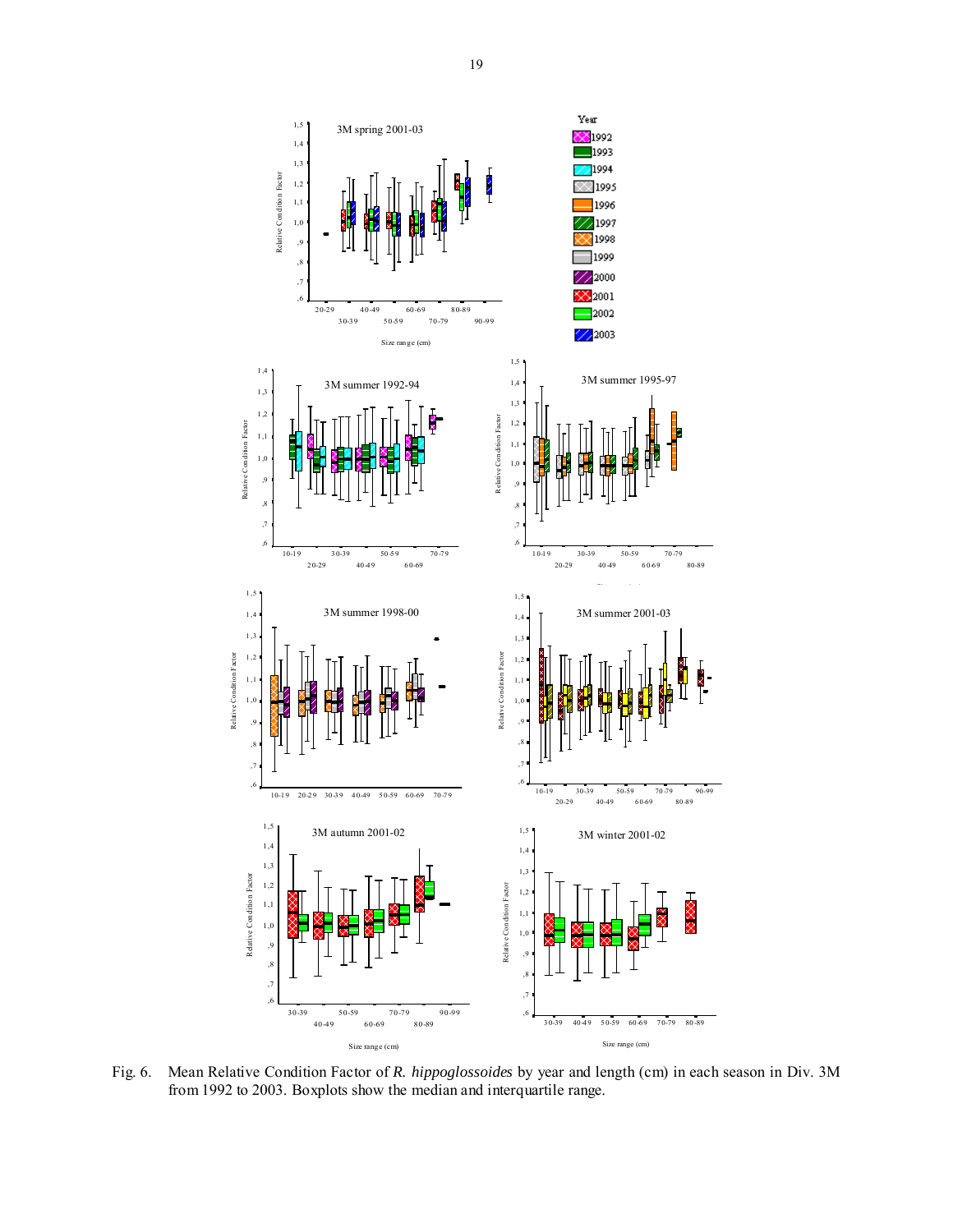

Fig. 7. Mean Relative Condition Factor of *R. hippoglossoides* by year and length (cm) in each season in Div. 3LNO from 1995 to 2003. Boxplots show the median and interquartile range.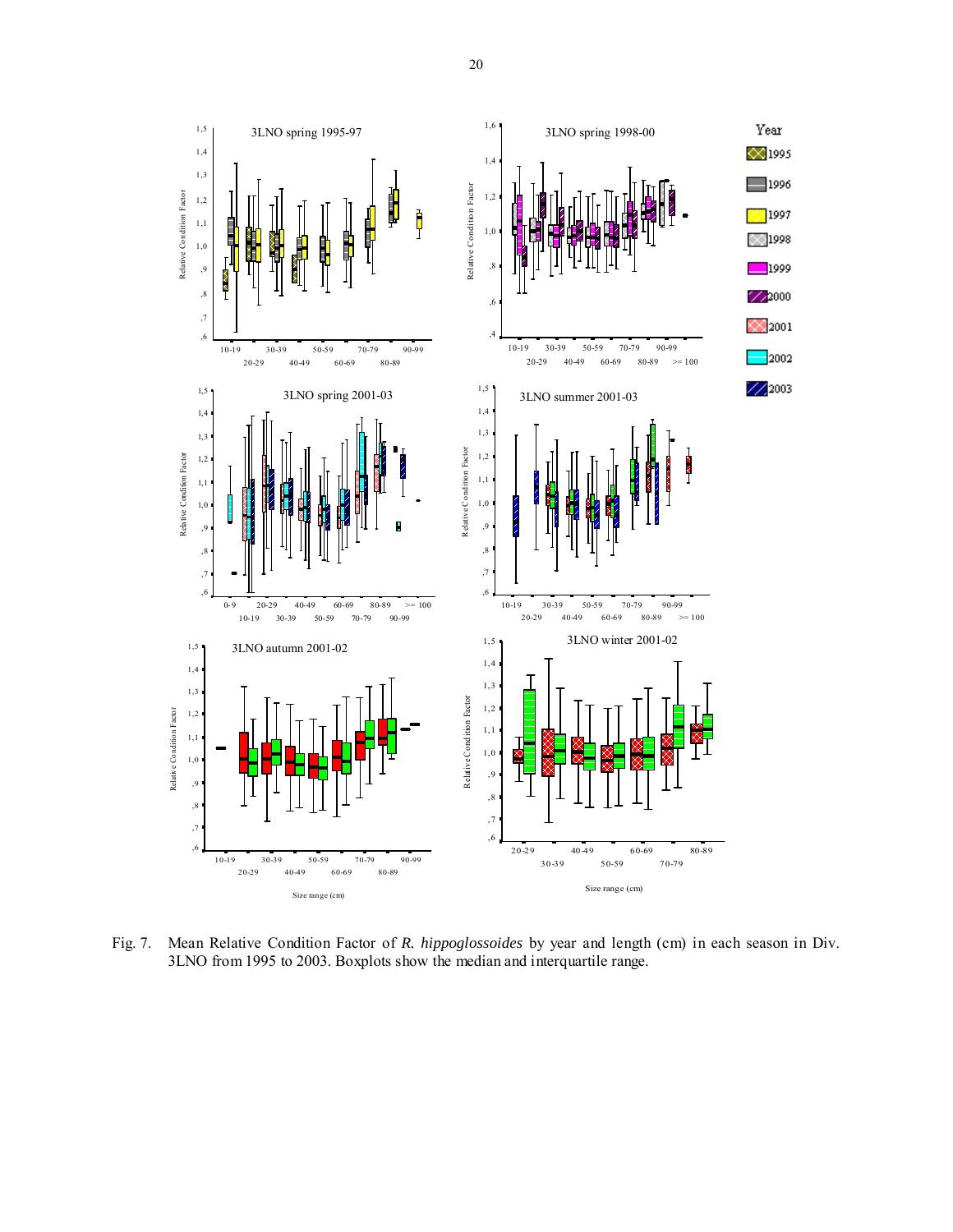

Fig. 8. Mean Relative Condition Factor of *R. hippoglossoides* by year and length (cm) in each season in Div. IIb from 1995 to 2003. Boxplots show the median and interquartile range.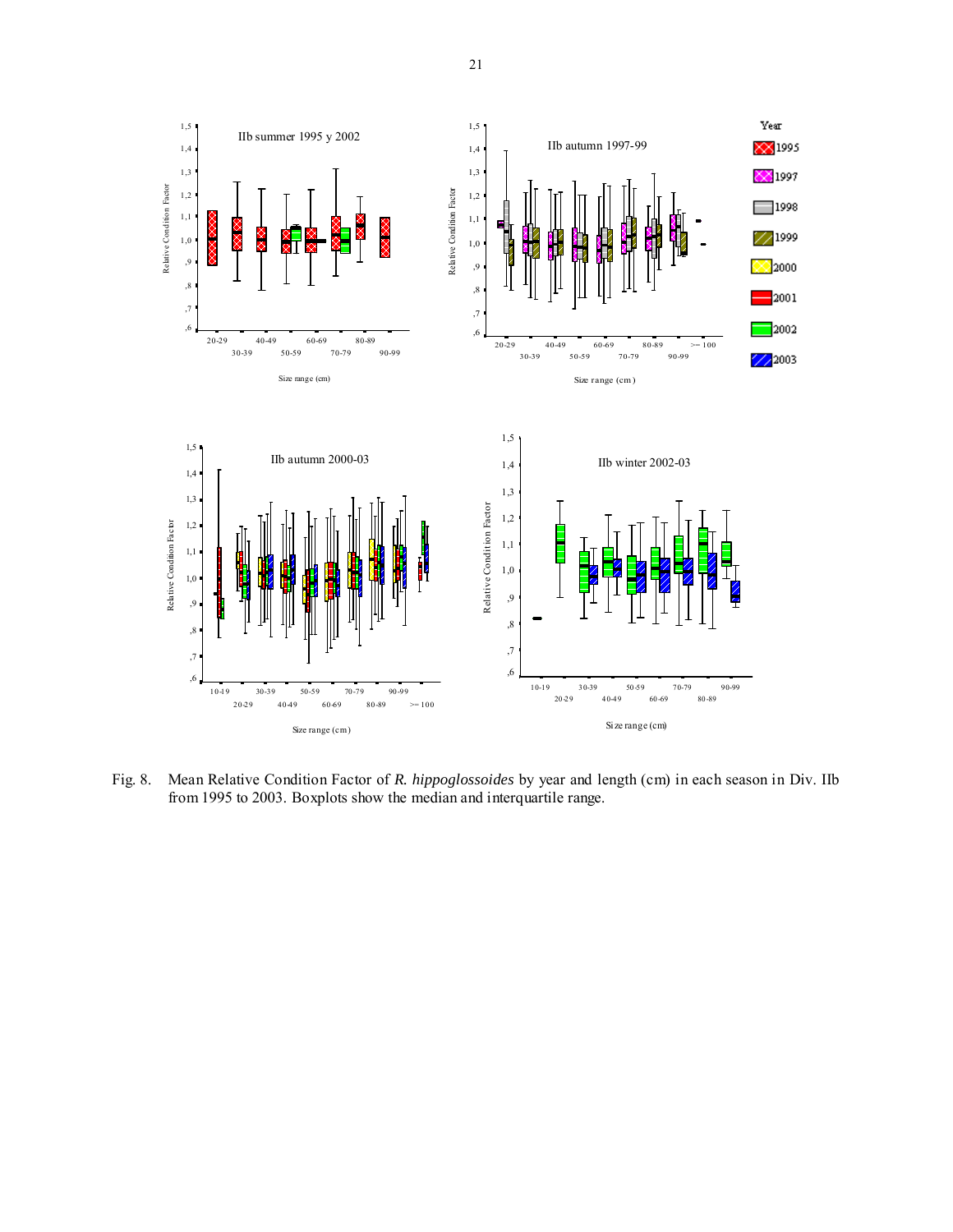

Fig. 9. Mean Relative Condition Factor (*Kr*) and Feeding Intensity (FI%) in females >=60 cm of *R. hipploglossoides* by area. The sampled periods were: 1992-2003 in Div. 3M, 1995-2003 in Div. 3LNO and IIb.



Fig. 10. Feeding Intensity (%) in feeding habit data of *R. hipploglossoides* in North Atlantic. NAFO (Div. 3M, 1993-2003; Div. 3LNO, 2002-2003) and ICES (Div. IIb, 1997, 2000-2002).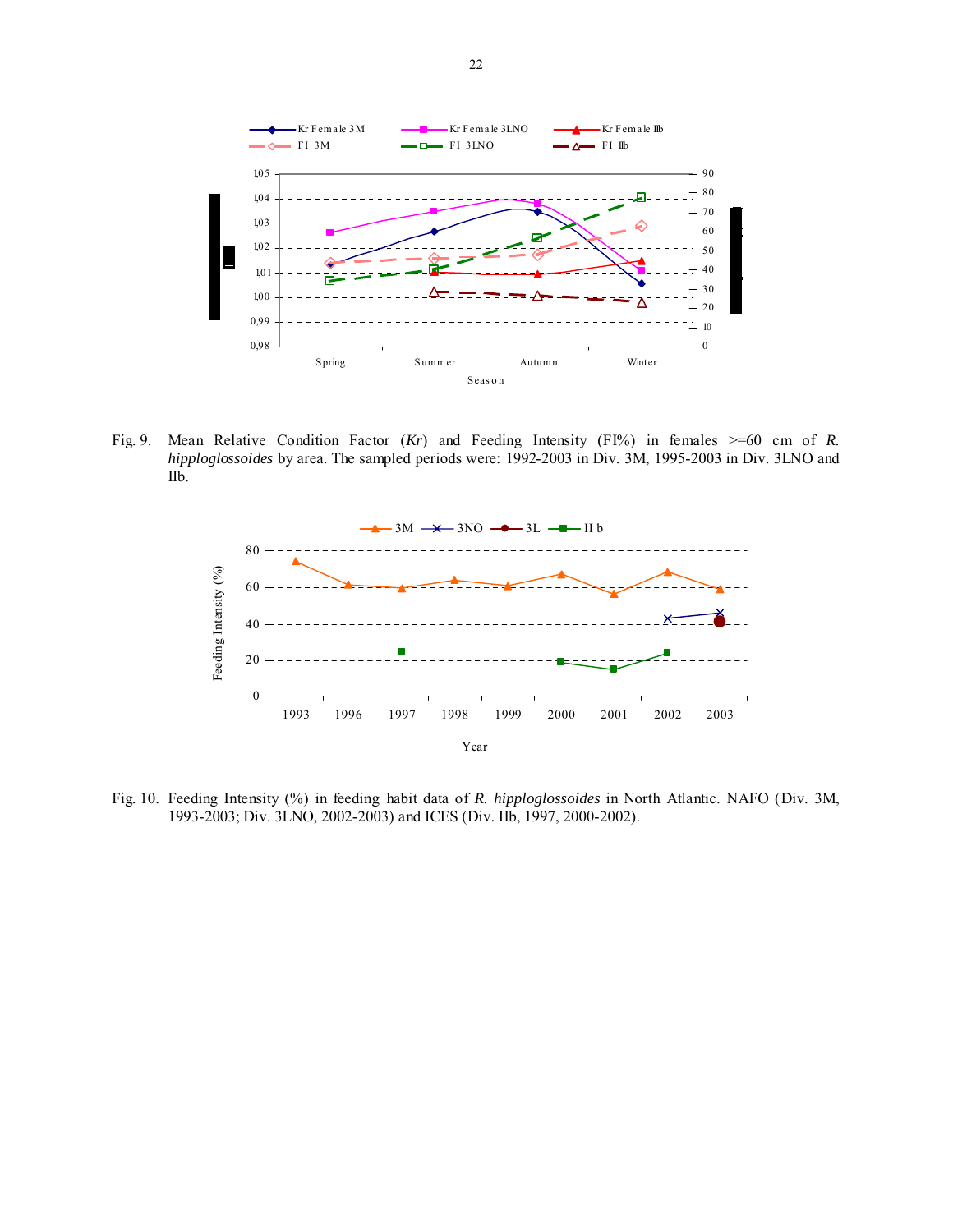

Fig. 11. Volume (%) of the main prey groups for *R. hippoglossoides* in Flemish Cap (Div. 3M), 1993-2003 period.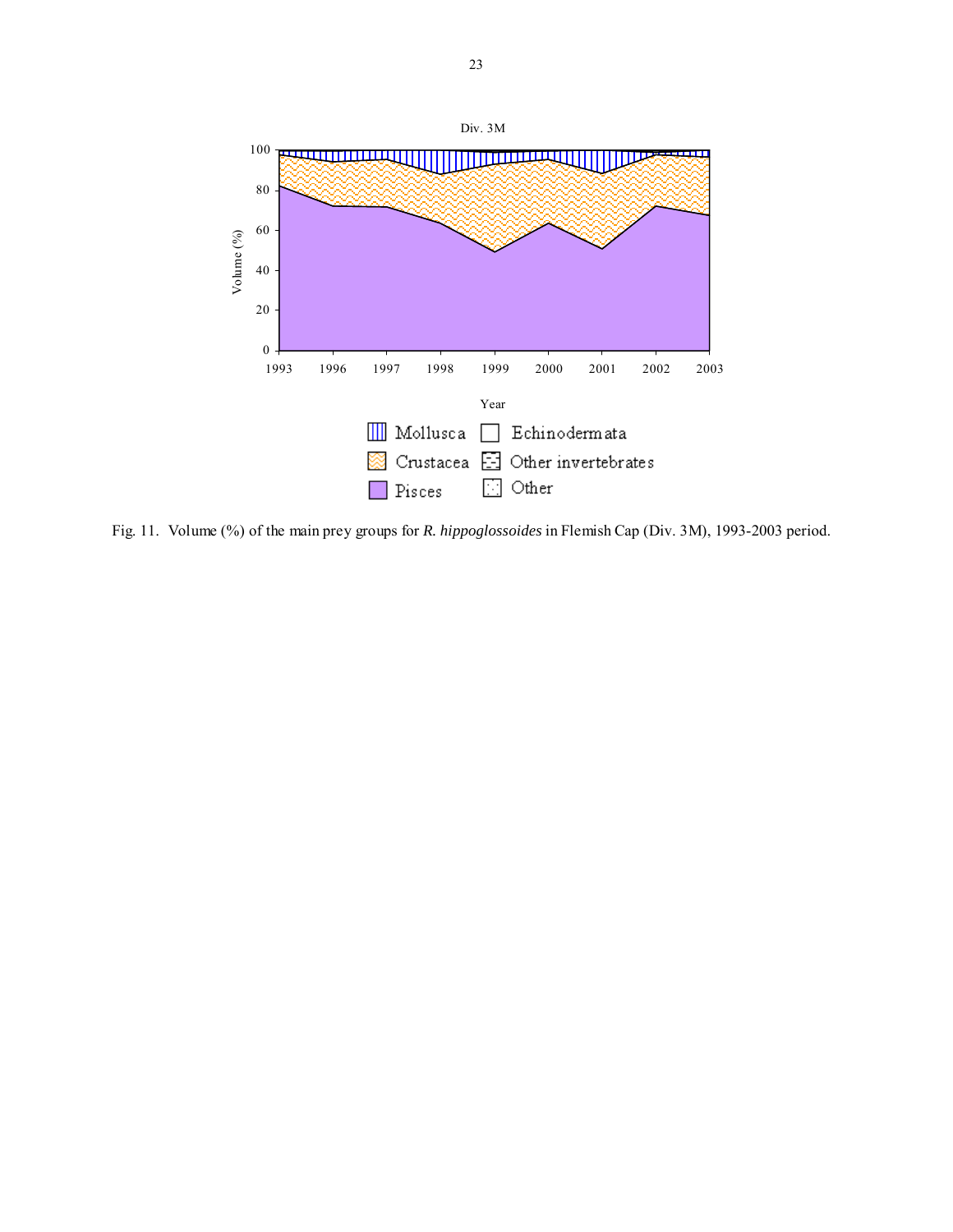

Fig. 12. Volume (%) of the most prey groups by size range (cm) for *R. hippoglossoides* in NAFO (Div. 3LNO and 3M) and ICES (Div. IIb).